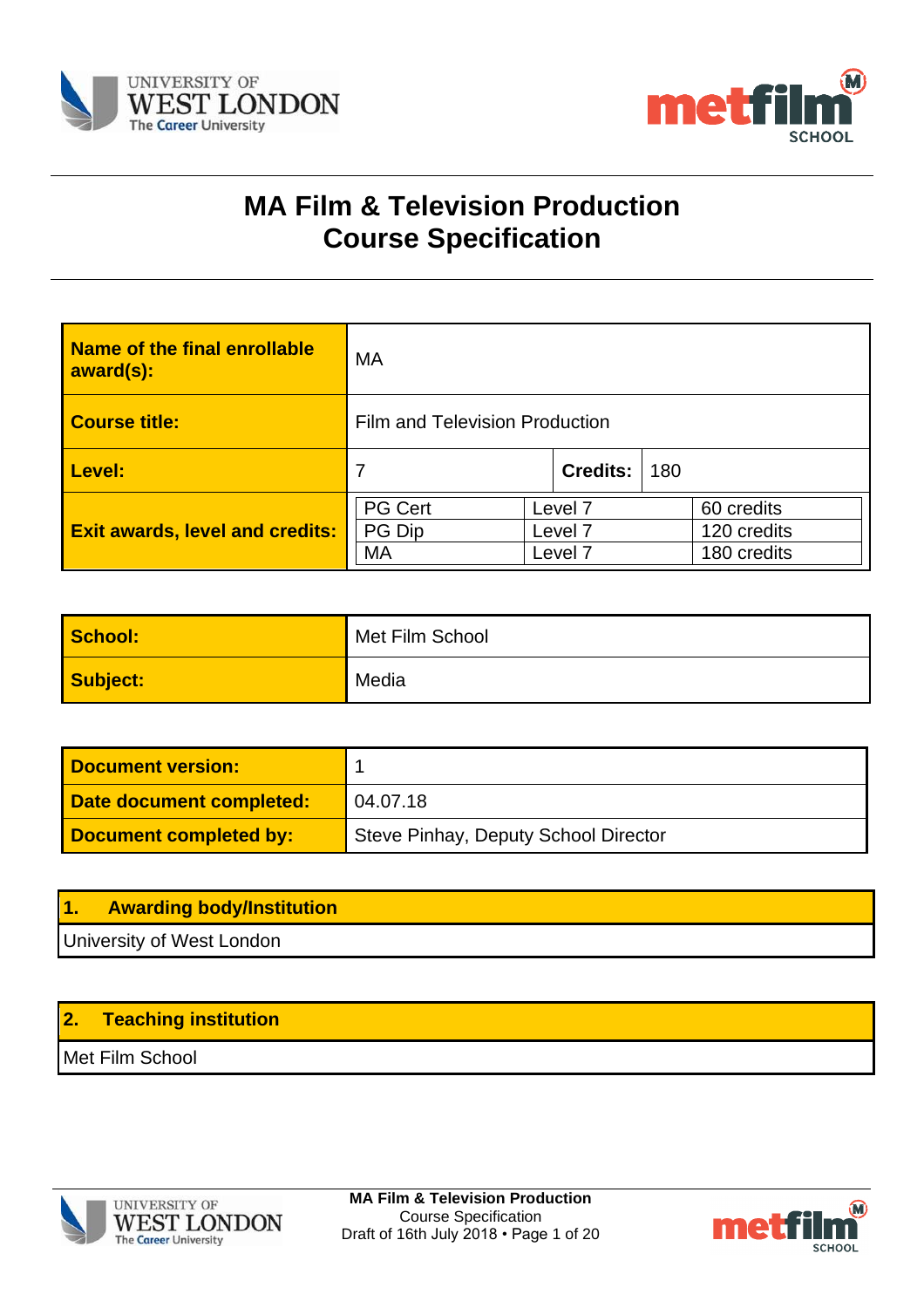# **3. Admissions criteria**

### **Application Process (UK, EU and Non-EU Students)**

The MA Film & Television Programme is open to candidates (21+ years of age) who possess a Bachelors Degree (2.1 minimum) from a UK university or overseas equivalent.

Ideal candidates will demonstrate a passion for screen content, and will have strong communication skills. They will be persuasive in their reasons for studying their chosen specialism and demonstrate the skills, talent, knowledge and aptitude for studying at MA level.

#### **Candidates should supply in their application:**

- o A completed MetFilm School application form
- o A personal statement of at least 750 words
- o A CV
- o Copies of degree certificates and academic transcripts
- $\circ$  Examples of creative work that will contribute towards a portfolio eq. Creative writing, business proposal, film work, photography etc.
- $\circ$  An Academic essay (750 1000 words) in response to a film related question to enable us to assess their level of critical and analytical skills such that they are able to study at level 7;

### **For candidates without a Bachelors Degree or overseas equivalent**

In the case of candidates without a Bachelors degree (Non Cognate Applicants), we would look for significant and relevant work experience, and the ability to complete and benefit from the course by requiring the following:

- o An Academic essay (750 1000 words) in response to a film related question to enable us to assess their level of critical and analytical skills such that they are able to study at level 7;
- o Portfolio of work demonstrating experience in the specialist area they are applying for (films, storyboards, business plans, scripts, photography, VFX work, etc.);
- o A professional industry reference

Each application is considered on its individual merits

#### **Language**

EU students – if English is not the candidate's first language, or if the candidate's previous education was not conducted fully in English, the candidate will need to provide documented evidence of their English language competence to study a course with us.

Non-EU students – We only accept the 'IELTS for UKVI' English language test for Non-EU candidates. Candidates need to achieve an overall IELTS 6.5, with a 6.5 in writing and no less than IELTS 5.5 in all other elements.

#### **Recognition of Prior Learning (RPL)**

If students have studied before or hold a professional qualification, they may be able to get exemption from certain modules of the course.

This process is called RPL – Recognition of Prior Learning.

It is possible to assess past experience and / or qualifications and where possible allow them to count against a new course of study.

Students may be able to get exemptions from part of the chosen course if they have:

- o Relevant work or voluntary experience
- o Passed a credit-rated module at a college or university
- o Have a professional qualification
- o Participated in other courses or training



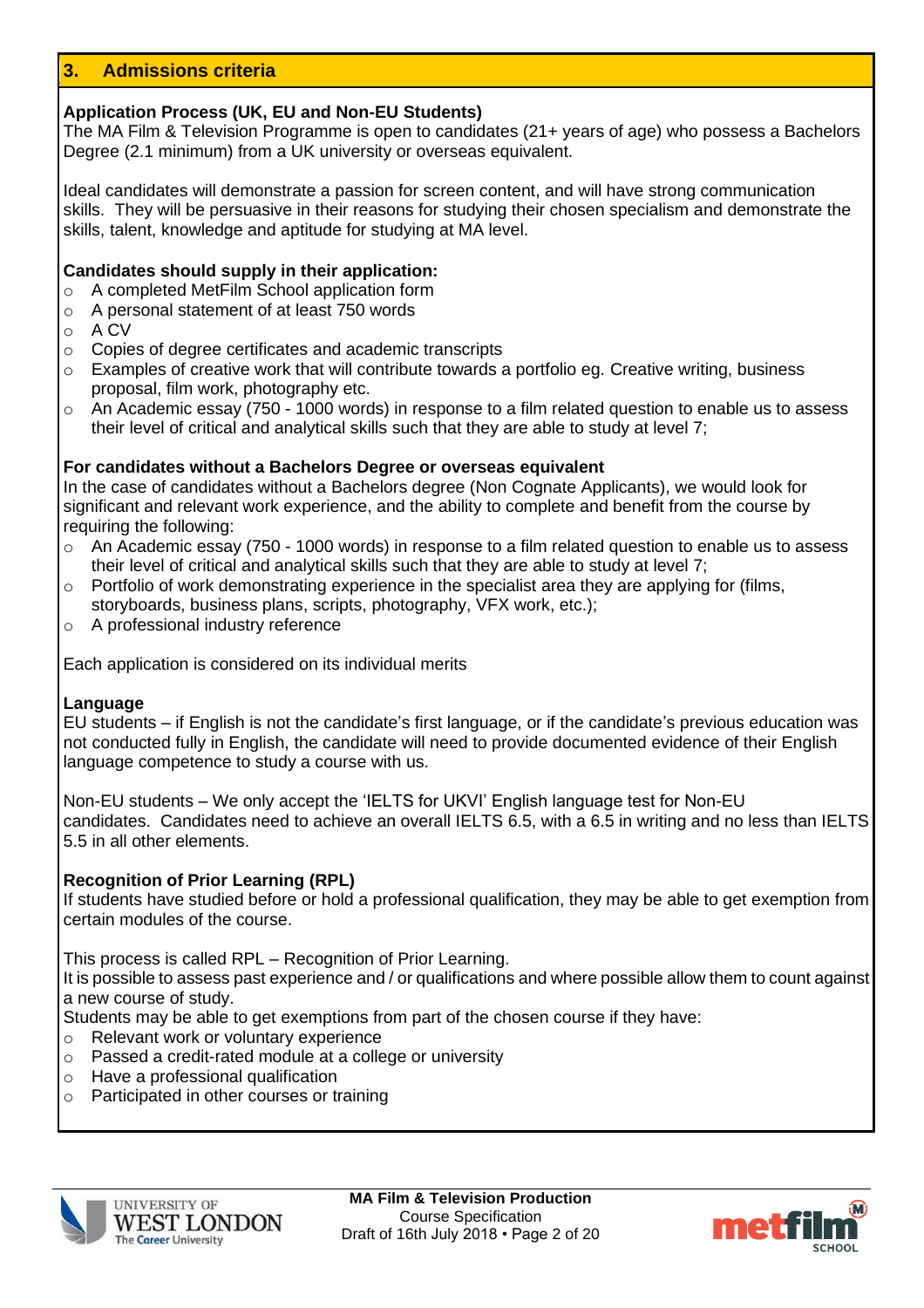# **Recognition of Prior Experiential Learning (RPEL)**

If students have work experience in the field of their prospective studies, they may be able to demonstrate that they have achieved the learning requirements for some of the modules of the course.

Students may be able to combine credit for learning (RPL) and credit for learning from experience (RPEL) to be able to start the course at a higher level.

All requests for recognition of prior learning are referred to the appropriate UWL University Accreditation Committee (UAC) and will be decided in accordance with their criteria. If eligible, exemptions will be granted as per module on the basis that the applicant has clearly demonstrated the attainment of all learning outcomes of that module through prior learning.

RPL of up to 60 credits may be awarded for work submitted in suitable portfolio format evidencing continuous professional development at Master's level.

| <b>IELTS Score for International</b><br>Students (including the minimum<br>score in all elements) | IELTS 6.5, with a 6.5 in writing and no less the IELTS 5.5 in all<br>other elements. |
|---------------------------------------------------------------------------------------------------|--------------------------------------------------------------------------------------|
|---------------------------------------------------------------------------------------------------|--------------------------------------------------------------------------------------|

| 4. Codes         |      |
|------------------|------|
| <b>JACS Code</b> | W600 |

# **5. Career and progression opportunities and employability skills**

The MA in Film and Television Production is designed to give students a broad range of industry relevant skills and professional attributes and an understanding of the screen industries. The course equips students with a systematic understanding of the creative storytelling skills and technical or business knowedge that lie at the heart of successful production and their place in the evolving screen industries. Further, students will be able to demonstrate a comprehensive understanding of the principles, issues, and professional debates that inform the global film, television and online industries.

MA Film and Television Production graduates will have the necessary creative, technical and industry skills needed for work in today's film, television and new media industries. The global nature of the skills they develop will prepare them for a variety of career options, while also facilitating the cycle of on-going professional practice and life-long learning. They will also possess the qualities and transferable skills necessary for employment requiring the exercise of initiative and personal responsibility and complex decision-making processes.

The close industry contacts of MetFilm School and the professional credentials of its teaching staff means there is direct industry involvement in the design and delivery of the MA Film and Television Production Programme. Our graduate opportunities programmes, MetFilm Futures and MetFilm Creative supports graduates in finding their roles in industry by offering paid production work, career advice and mentoring, support for their work in film festivals and elsewhere, and tracking employment and successes.

Graduates of the MA in Film and Television Production would potentially be qualified to enter the industry in a number of roles, including:

- o Freelance Producer or Director for film, TV or online content
- o Multi-skilled 'preditor' working across platforms
- o Crew or team member on film or TV project
- o TV Researcher, Assistant Producer or Production Manager
- o Camera assistant or cameraperson



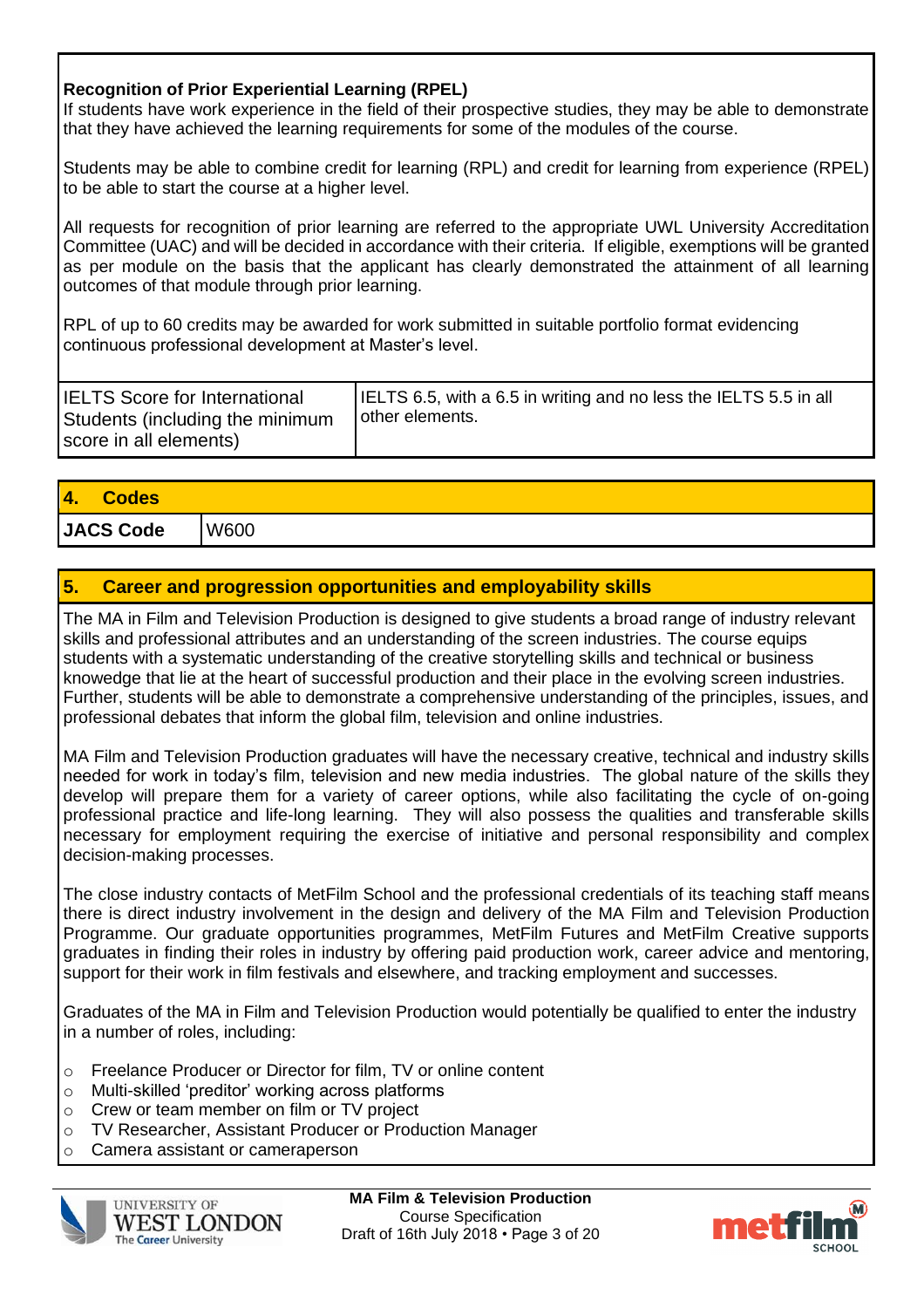| $\Omega$ |  | <b>Edit Assistant or Editor</b> |  |
|----------|--|---------------------------------|--|
|----------|--|---------------------------------|--|

J.

- o Script Reader or Script Editor
- o Entry level position with sales, distribution or marketing companies

| 6.<br><b>Location of delivery</b>                                                                        |
|----------------------------------------------------------------------------------------------------------|
| St Mary's Road<br><b>Brentford</b><br>Reading                                                            |
| Partner                                                                                                  |
| Include address of partner delivery site: Met Film School (Ealing campus)                                |
|                                                                                                          |
| <b>Mode of delivery</b><br>7.                                                                            |
| (Copy and paste this symbol - $\checkmark$ into all the following that apply)                            |
| Full time $ \mathcal{V} $<br>Part time    <br>Part time intensive    <br>Work-based element of learning* |
| Distance Learning<br>With Placement Year<br>Other                                                        |
| If other, please specify:                                                                                |
|                                                                                                          |
| 8. Planned course duration (number of years)                                                             |
| 1 Year                                                                                                   |
|                                                                                                          |
| Sequencing within the academic calendar<br>9.                                                            |
| (Copy and paste this symbol - $\checkmark$ )                                                             |
| February only start<br>September only start<br>September and February start                              |
| Other<br>If other, please specify:                                                                       |
|                                                                                                          |
|                                                                                                          |
| 10. First date of delivery of the course (month and year)                                                |
| February 2019                                                                                            |

| 11. Language of study |  |
|-----------------------|--|
| English               |  |



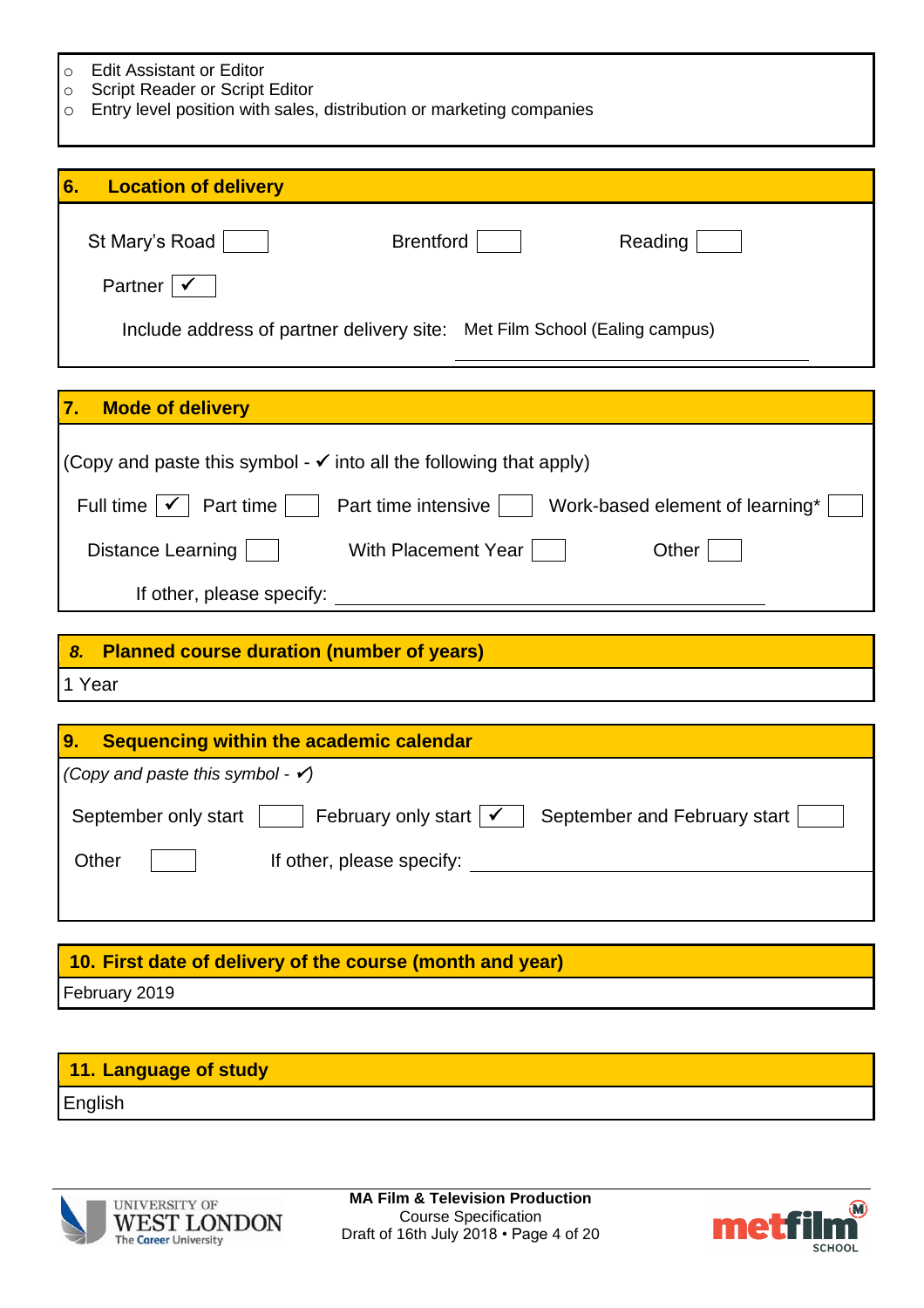# **12. Formalised Links with External Organisations/Industrial Partners**

**MetFilm** brings together passionate, experienced and creative specialists at the forefront of the screen industries. It is comprised of individual but mutually supported teams, united by a collective interest in the growth and development of the screen industries.



**MetFilm School** has campuses in **London** and **Berlin**. Under the tuition of experienced, award-winning tutors, students learn how to become employable and engaged professionals within a wide range of contemporary media.

**MetFilm Futures** is our student and graduate opportunities team, focused on providing support, industry advice, and employment opportunities within the curriculum and after graduation.

**MetFilm Production** is an award-winning production company creating high quality fiction and documentary films for theatrical audiences worldwide.

**MetFilm Sales** is a boutique agency, specialising in the financing and sales of single documentaries and series, in close collaboration with MetFilm Production.

### **Unique Educational Approach**

MetFilm School has taken the lead in screen education by bringing learning into an industry setting, encouraging smart storytelling and technical excellence. MetFilm School's goal is to select students with the passion and tenacity to succeed in the creative screen industries, and to prepare them for the opportunities that lie ahead.

MetFilm School's education is complemented by:

- $\circ$  Our location a working studio with historic and contemporary significance
- o Dedicated tutors who are industry practitioners
- o An innovative graduate opportunity programme

#### **Feeding the Creative Economy**

The creative industries are the fastest growing sector in the UK economy, generating over £100 billion a year, with employment in the sector increasing annually at twice the rate of other industries. In 2019 more than 1 in every 11 UK jobs is in the creative economy. Television and online video have seen spectacular growth with the rapid rise of SVOD platforms like Netflix and Amazon Prime leading to a new "golden age of television" and online giant Facebook predicting that content created by its 2.4 billion users will be close to 100% video within 3 years. Inward investment from major American studios and the ever-expanding television and games sectors sees UK studios and production at an all-time high. At the heart of this growth are smart creative individuals. The appetite for skilful, entrepreneurial, flexible screen making talent has never been greater.

9.000 MetFilm School graduates to date 82% of MetFilm School graduates working in the creative industries<sup>1</sup>

**UK Creative sector worth** £84 billion per year. with job market growing by 20% in 5 years

#### **Industry Links**

MetFilm School has strong industry links through its integrated production company, Met Film Production, its film sales company, MetFilm Sales, industry links at every level of the orgnisation from Board, to staffing and tutors, through its location in working film studios in London and Berlin, and through its graduate opportunities programme MetFilm Futures.



**MA Film & Television Production** Course Specification Draft of 16th July 2018 • Page 5 of 20

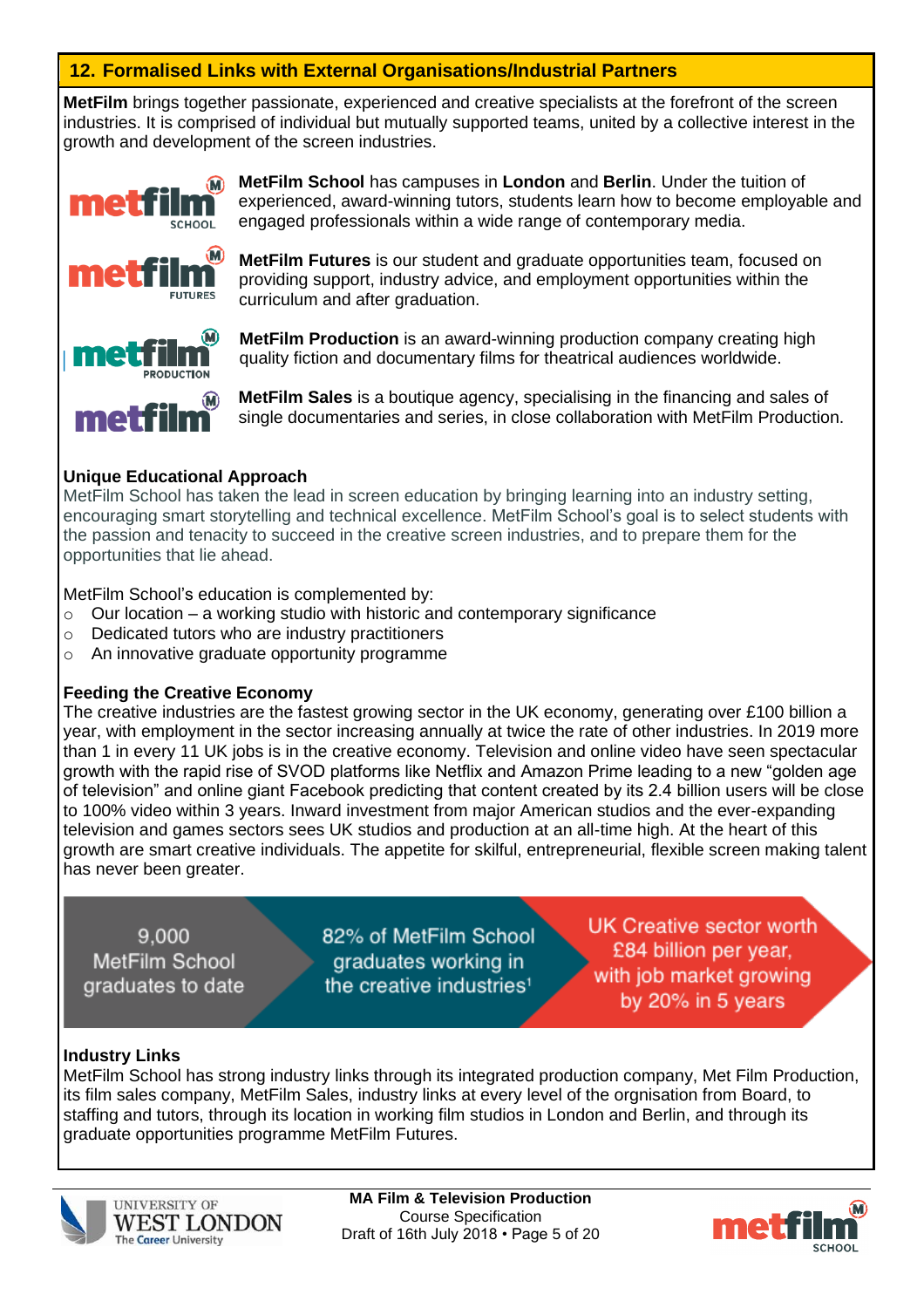### **MetFilm Production and MetFilm Sales**

Since 2006, MetFilm School has benefitted from its association with MetFilm Production and that impact has grown significantly over the last few years, such as:

- o Over 60 film credits for students / graduates across the last 6 MetFilm Production films, in roles including producer, production assistant, runner, director's assistant, edit assistant, EPK production)
- o Around 50 graduates have completed MetFilm Production internships to date
- $\circ$  Majority of former interns / assistants are now employed in the industry with MetFilm Production's assistance.
- $\circ$  Two graduates now working at MetFilm Sales, one fulltime and one in a freelance capacity.
- o Numerous masterclasses, pitch forums, mentoring, ad hoc teaching and guidance.

In 2019, 17 students and graduates worked and were credited on *23 Walks* in roles ranging from associate producer to runner and all points in between. 10 students and graduates worked and were credited on *The Reason I Jump*.

### **MetFilm Futures**

MetFilm Futures is dedicated to developing the careers and employability of MetFilm School graduates. Its activities include weekly Career Surgeries, a daily jobs board, work experience and internship opportunities, CV and showreel advice sessions, Industry Seminars and Masterclasses, support for student films at festivals and beyond and publications including the recent 'Career Guide: How to Get a Job'

The symbiotic relationship between all three companies works to the benefit of students in many ways, including student access to working professionals as tutors and mentors on a formal and informal basis; the opportunity to work on professional "live" projects brought into the teaching environment; cutting edge technology; and professional networking.

# **Industry Links**

Met Film School has developed the MA Film and Television Production Programme with industry expertise from a variety of sources, including current course leaders and tutors who are practising industry professionals, our industry partners and Met Film School's Advisory Board. MetFilm School engages with our industry partners and relationships in a variety of ways. Industry professionals teach on our accredited courses, and we invite distinguished screen professionals to give master classes at the school on a regular basis. Guests have included actor Bryan Cranston (*Breaking Bad, Trumbo*), actor/director Noel Clarke (*Casualty*, *Kidulthood*), directors James Marsh (*Man on Wire, Theory of Everything*), Sarah Gavron (*Brick Lane, Suffragette*), writer/showrunner Armando Iannucci (*The Thick of It, Veep*), writer Nicole Taylor (*The C Word, Scott and Bailey*), editor Valerio Bonnelli (*Philomena, Darkest Hour*) and leading online industry figures including Bruce Daisley (VP Europe, Twitter), Rob Newlan (EMEA Head of Creative, Facebook), Lucy Banks (EMEA Head of Content, Google/YouTube).

In 2016, we launched the *Smart Screen Creative Awards*, a unique new celebration of our students' work, supported by Twitter, The Imaginarium, BBC Studios, Picturehouse Cinemas and YouTube, which gives high profile to films and videos made by our students and attracts industry guests from film, television, advertising and online.

# **CILECT Membership**

In 2012, Met Film School was designated membership into the prestigious organisation CILECT (Centre International de Liaison des Ecoles de Cinéma e de Télévision), the global organization of leading film and television schools, for its exceptional level of educational provision. Founded in 1955, CILECT now comprises over 160 audio-visual educational institutions from sixty countries across every continent. CILECT remains committed to maintaining the highest possible educational standards of audio-visual teaching and learning in its member schools, and strives to be a key factor in the contribution to the major cultural and communication processes around the world. Over 75% of the world's award winning and highest box-office film and TV creators are graduates of CILECT member schools. Our relationship with CILECT offers us an arena for global engagement and evaluating academic quality and standards, but



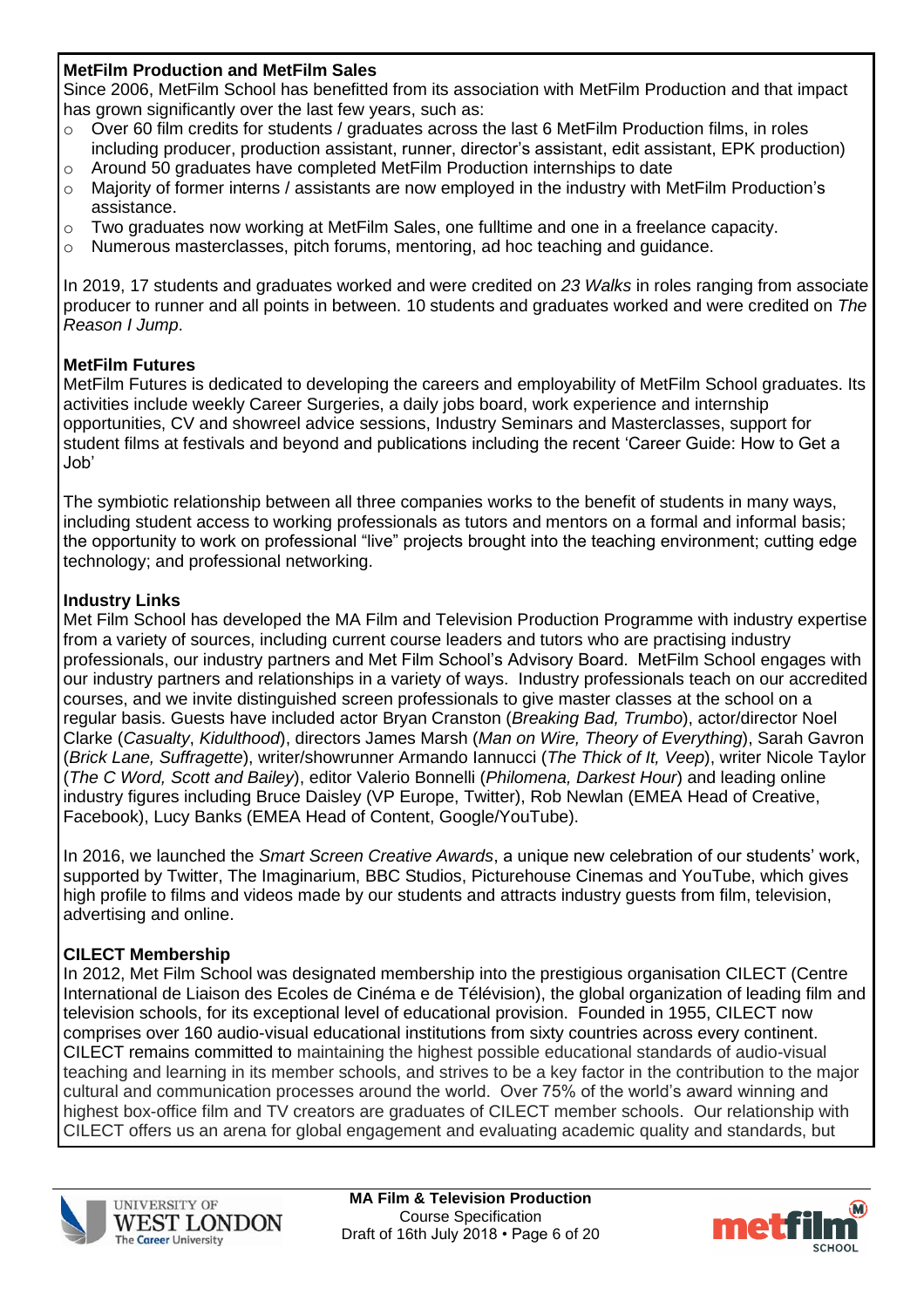also includes the opportunity to submit our best student work in the annual CILECT PRIZE student film competition which is voted on by the full organizational membership.

# **Industry Expertise in Teaching**

The MA Course leadership and tutors are comprised of industry practitioners and educators with awardwinning experience across the disciplines of directing, screenwriting, producing, editing, post production, visual effects and animation, distribution, marketing and sales. Members of the teaching team also hold individual membership in a variety of leading external organizations such as WGGB (Writers Guild of Great Britain), PACT (Producers Alliance for Cinema and Television), BFI (British Film Institute), BAFTA (British Academy of Film and Television Arts), GBCT (Guild of British Camera Technicians), BECTU (Broadcasting, Entertainment, Cinematography and Theatre Union), BSC (British Society of Cinematographers), Women in Film, and a network that includes production companies, talent agencies, and broadcasters. The majority of tutors hold a Master's degree in relevant fields, have received various awards and critical acclaim for their work, and have at least 5 years' industry experience.

Jonny Persey, the Met Film School Director, also sits on PACT's Film Policy Group, is a member of ACE, and both he and the other key personnel in the development of the programme are all engaged in the practice of the business and arts they are teaching.

# **13. Student support arrangements**

Throughout their course of study, each student will have access to a variety of sources of support depending on individual circumstances and needs.

In addition to the Film and Television Production Course Leader or personal tutor, each student will have opportunities to discuss academic progress, learning and career objectives with relevant teaching staff.

Apart from the school's support framework, which encompasses course leaders, module leaders and personal tutors, the school has a registered counsellor who is on site one day per week at the Ealing campus and available for Skype tutorials.

In exceptional cases students may be referred to UWL to access welfare and wellbeing services. These services and programmes are coordinated through the Education Team. In addition, Met Film School works regularly with local, external organisations to provide resources to students and training to teaching staff.

All students on the course will be invited to participate in a 5 week **Pre-Induction Online Course** delivered via Moodle, which provides pre-course information and enables students to become familiar with our VLE platform. In addition, students will also be able to contribute to online discussion forums on selected films and readings. During the first week of the programme students will go through a formal orientation to Met Film School and the MA Film and Television Production Course. At this time, students will be given all relevant course materials, as well as an induction to school resources, staff and relevant departments.

There will be scheduled Student Programme Meetings during each phase of the MA Producing Programme (3 times per year). The purpose of these meetings is to share information about the programme, garner student feedback on specific aspects of the course, address any issues or concerns, and develop an action plan around the meeting outcomes. MA Film and Television Production students will also be able to elect one member of their cohort to represent them as part of the wider undergraduate and post graduate Student Representative Committee, which meets every eight weeks. Student representatives also sit on our wider governance structure including the Academic Board and the Academic Quality Committee.

# **University of West London**

Students enrolled in the MA Film and Television Production Programme will be jointly enrolled with University of West London, and will be introduced to UWL during their first week when they visit the St.



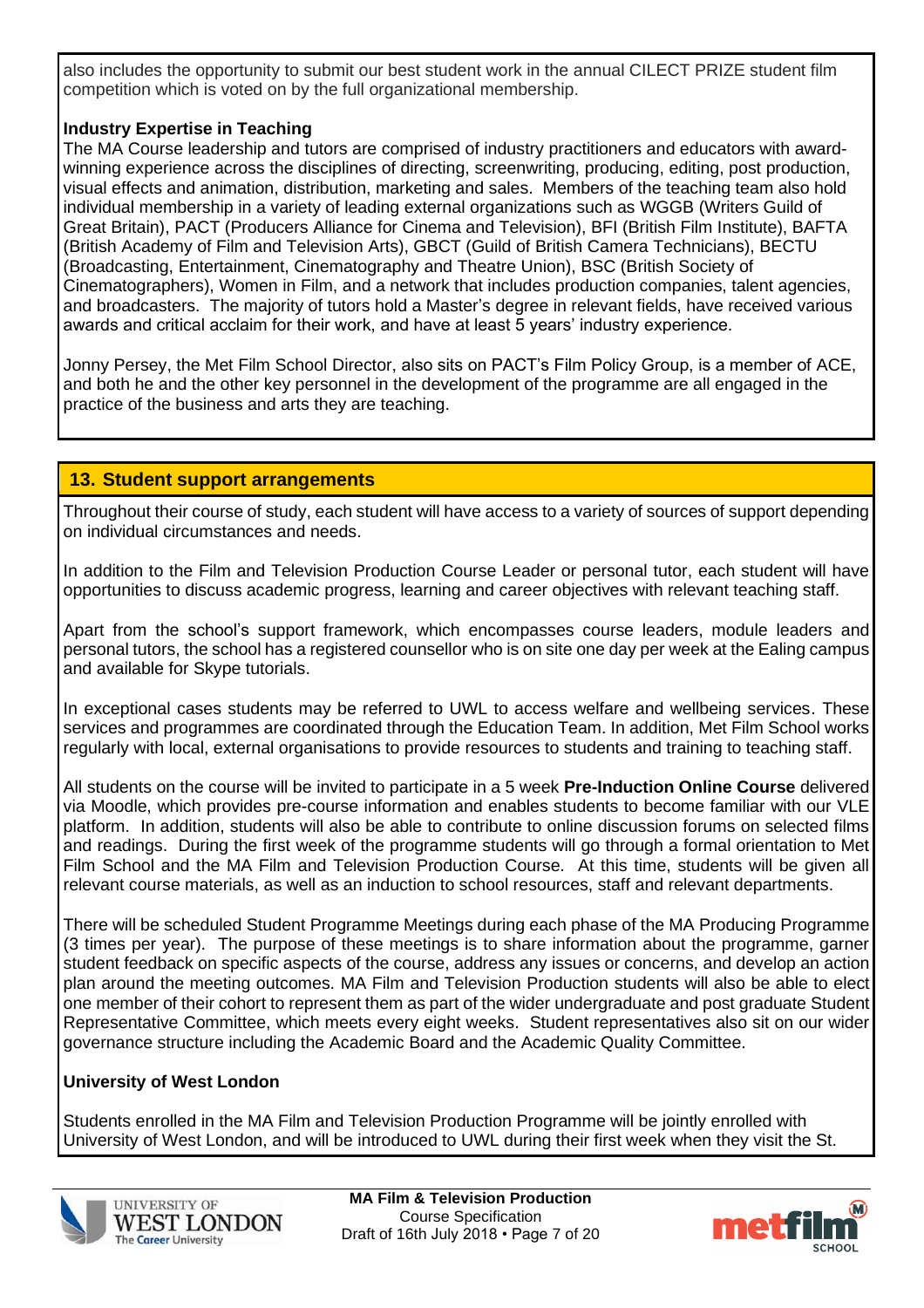Mary's Road campus to tour the main facilities and visit the library. Students have access to some of UWL's student support framework, which includes the following services:

- o Library Services
- o Student Union

# **14. Aims of the course**

The MA Film and Television Prouduction Programme aims to:

- o Provide students with a deep and systematic understanding of industry relevant skills, knowledge and practice needed to work in the film, television and new media industries.
- $\circ$  Enable students to critically evaluate the collaborative nature of production within the screen industries and develop industry relevant skills in creative project development, production, production management and editing
- $\circ$  Encourage students to innovate and experiment with form, structure, language, and genre to produce distinctive and original work.
- $\circ$  Provide students with a broad understanding of the business of film, television and online content, including development and commissioning structures, production logistics, financing, marketing and career development.
- o Prepare capable and professionally astute graduates who will contribute to the skill base of the screen industries globally.
- o Equip students to become life-long, independent and reflective learners.

# **15. Content of the course**

The MA Film and Television Production Programme has been developed to empower the next generation of multi-skilled screen professionals. The programme aims to provide insight into and mastery of creative development, physical production and industry context in the creative screen industries. Specific topics will range from story craft and script analysis to directing actors, use of cameras, editing and delivering screen products as well as budgeting and scheduling and audience engagement.

The programme is delivered through lectures, seminars, practical workshops, individual and group tutorials, and self-directed study. Students will be encouraged to be both collaborative and self-directed in their approach to project work and knowledge acquisition. They will examine the issues of practice across a range of screen artefacts and platforms, theories and debates. Students will be engaged in a programme that is truly interdisciplinary in its approach to other filmmaking crafts. The MA Film and Television Programme's outlook is decidedly trans-media and includes production for film, TV, and online.

This programme puts the students at the heart of the learning process, offering them a series of physical and academically supportive materials to develop craft skills, intellectual understanding and continuous feedback aimed at enabling the student to understand the industrial and creative context so that they can enter the screen industries upon graduation. This programme is for students who are passionate about the moving image, love to create, think outside of the box and have the ambition to become professionals in the screen trade.

# **16. Summary of the Course for the HEAR transcript**

A one year MA for the post-Netflix generation of producers, screenwriters, directors, camerapeople, editors and preditors. Through intensive production work and reflective thought, the MA Film and Television Production aims to deliver employable and thoughtful graduates ready for today's screen industries and aware of the issues that making content for screens big and small entail. Unlike a traditional



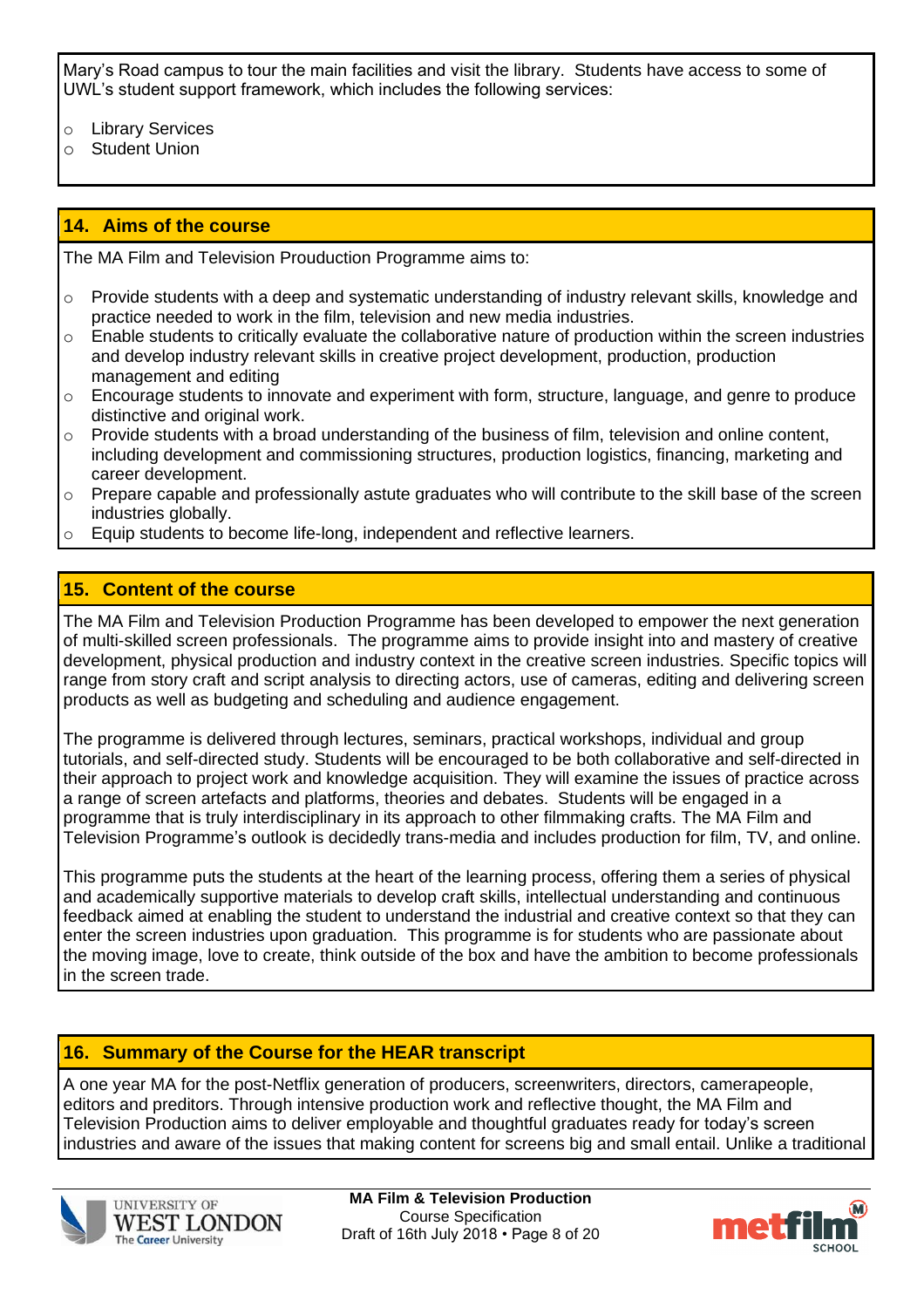film MA, this course recognises the evolution of screen content and a new kind of screen professional – a creative, flexibly-minded and skilled individual able to collaborate and commit – we are looking for students who embrace multiple screen platforms and working environments, bringing their 'A'game to the most exciting industries in the world.

Taught by industry professionals throughout and supported by industry in the delivery of its curriculum, the course is built around a screen storytelling boot camp and three specialist stages – short form drama, series television made to a broadcaster brief and creative entrepreneurism which includes visits to screen industry companies. The Master's Project is collaborative and explicitly audience focussed – students will engage in productions for which they will be assessed on their chosen role and the awareness of the market and consumers of the proposed content.

At each stage of the course, students are supported by a combination of in-person tutoring and mentoring, online resources and self-directed learning. Seminars and Presentations set the agenda with advice for a wide range of production activities. MetFilm School's innovative student and graduate support system – MetFilm Futures and MetFilm Production – offer enhancements to the course experience and job opportunities for graduates. We are looking for pro-active MA students whose passion and drive will lead to dynamic and self-fulfilling outcomes.

Each module is built around the development of an understanding of screen storytelling craft and creative skillsets, understanding of industries and employment and background research and will result in the production of a number of filmed artefacts all relevant to the students' career ambitions – 2 short films or videos, television episodes and online profile pages and showreels. The final Master's Project will consist of a collaborative short form production with students assessed on chosen roles.

| 17. Module list (including pre-requisites for PSRBs only)<br>If a module is new, please enter 'New' in the Code column, otherwise use existing module codes |      |       |                |                                                 |              |          |
|-------------------------------------------------------------------------------------------------------------------------------------------------------------|------|-------|----------------|-------------------------------------------------|--------------|----------|
| <b>Module Title</b>                                                                                                                                         | Code | Level | <b>Credits</b> | Pre-requisites                                  | Core         | Optional |
| Screen Induction Lab                                                                                                                                        |      | 7     | 10             | N/A                                             | $\checkmark$ |          |
| Screen Storytelling Boot Camp                                                                                                                               |      | 7     | 20             | N/A                                             | ✓            |          |
| Dramatising the Now                                                                                                                                         |      | 7     | 30             | N/A                                             | $\checkmark$ |          |
| New Age Television                                                                                                                                          |      | 7     | 30             | N/A                                             | $\checkmark$ |          |
| <b>Creative Entrepreneurship</b>                                                                                                                            |      | 7     | 20             | N/A                                             | ✓            |          |
| <b>Research in Screen Practice</b>                                                                                                                          |      | 7     | 20             | N/A                                             | ✓            |          |
| Master's Project                                                                                                                                            |      | 7     | 50             | All Film and TV<br>Production<br><b>Modules</b> | ✓            |          |

| <b>Course Structure Diagram</b> |                                                      |  |
|---------------------------------|------------------------------------------------------|--|
|                                 | Postgraduate                                         |  |
|                                 | Level 7                                              |  |
|                                 | <b>Screen Induction Lab</b><br>(10 credits, 3 weeks) |  |



**MA Film & Television Production** Course Specification Draft of 16th July 2018 • Page 9 of 20

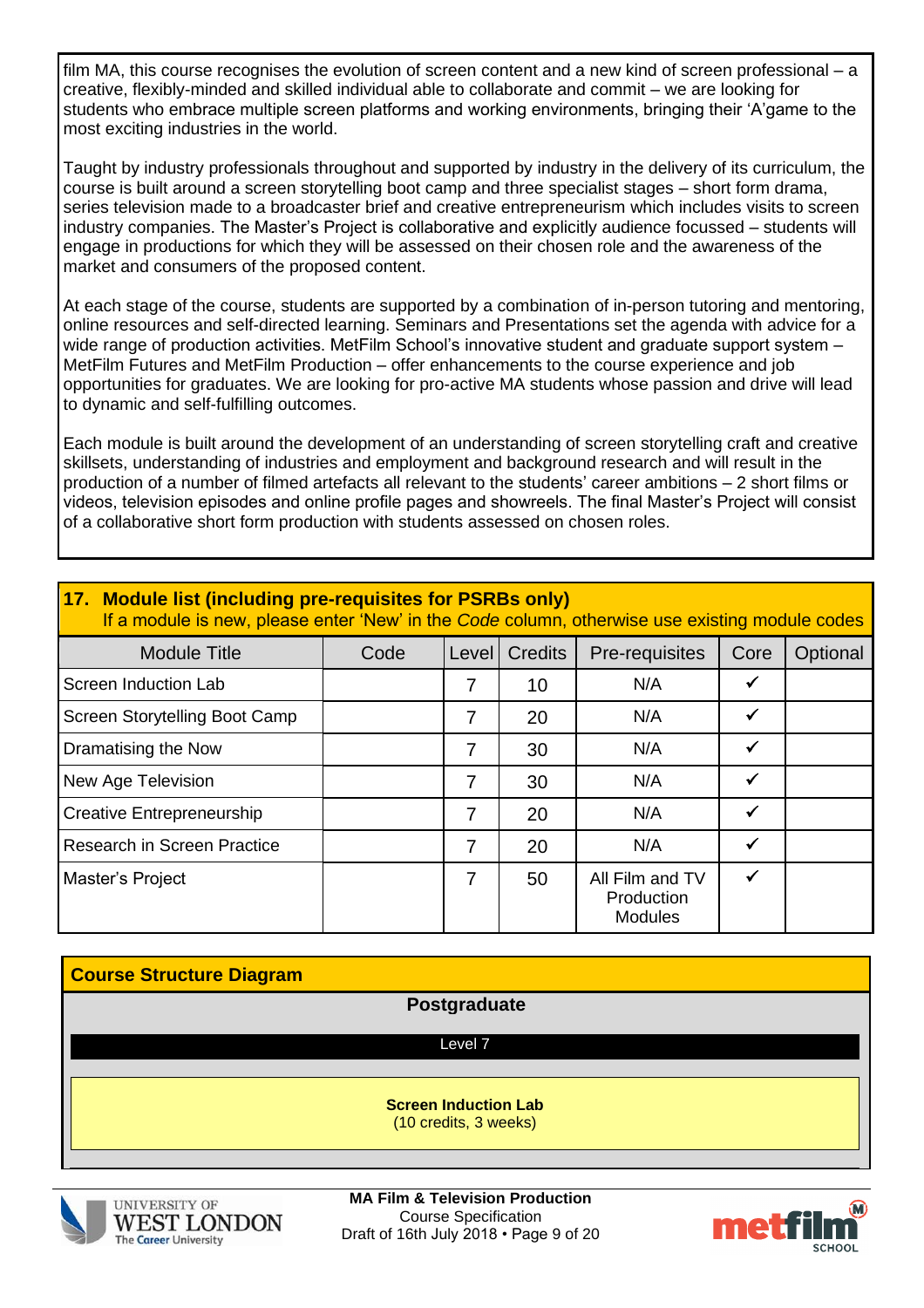| <b>Screen Storytelling Boot Camp</b><br>(20 credits, 5 weeks)                                                                                                                                                                                                                                                                                                                                                                                |
|----------------------------------------------------------------------------------------------------------------------------------------------------------------------------------------------------------------------------------------------------------------------------------------------------------------------------------------------------------------------------------------------------------------------------------------------|
| <b>Dramatising the Now</b><br>(30 credits, 9 weeks)                                                                                                                                                                                                                                                                                                                                                                                          |
| <b>EXIT AWARD</b><br>Post Graduate Certificate in Film and Television Production                                                                                                                                                                                                                                                                                                                                                             |
| <b>New Age Television</b><br>(30 credits, 9 weeks)                                                                                                                                                                                                                                                                                                                                                                                           |
| <b>Creative Entrepreneurism</b><br>(20 credits, 5 weeks)                                                                                                                                                                                                                                                                                                                                                                                     |
| <b>Research in Screen Practice</b><br>(20 credits, 12 weeks concurrent)                                                                                                                                                                                                                                                                                                                                                                      |
| <b>EXIT AWARD</b><br>Post Graduate Diploma in Producing                                                                                                                                                                                                                                                                                                                                                                                      |
| <b>Master's Project - Engaging Audiences</b><br>(50 credits, 12 weeks)                                                                                                                                                                                                                                                                                                                                                                       |
| <b>EXIT AWARD</b><br>Masters Degree in Film and Television Production                                                                                                                                                                                                                                                                                                                                                                        |
| <b>Summary of Modules</b>                                                                                                                                                                                                                                                                                                                                                                                                                    |
| <b>PHASE I: Foundations</b>                                                                                                                                                                                                                                                                                                                                                                                                                  |
| <b>10 Credits</b><br><b>Screen Induction Lab</b><br>3 Weeks<br>This module looks at the life cycle of screen content from conception to delivery including a practical<br>production exercise. Through seminars and practical workshops, students will also engage with critical<br>analysis of key theoretical and conceptual frameworks, and explore cultural, historical, ethical and<br>aesthetic perspectives on the screen industries. |
| <b>20 Credits</b><br><b>Screen Storytelling Boot Camp</b><br>5 Weeks<br>At its heart, film and video making is about telling stories whether in a 20 second advertisement or two<br>hour feature. This module explores the fundamentals of screen storytelling from idea to script to screen                                                                                                                                                 |

hour feature. This module explores the fundamentals of screen storytelling from idea to script to screen and beyond into the marketplace. What are the keys to crafting compelling stories and characters, the differering demands of single or serial formats, and the responsibilities of the storytellers with regard to



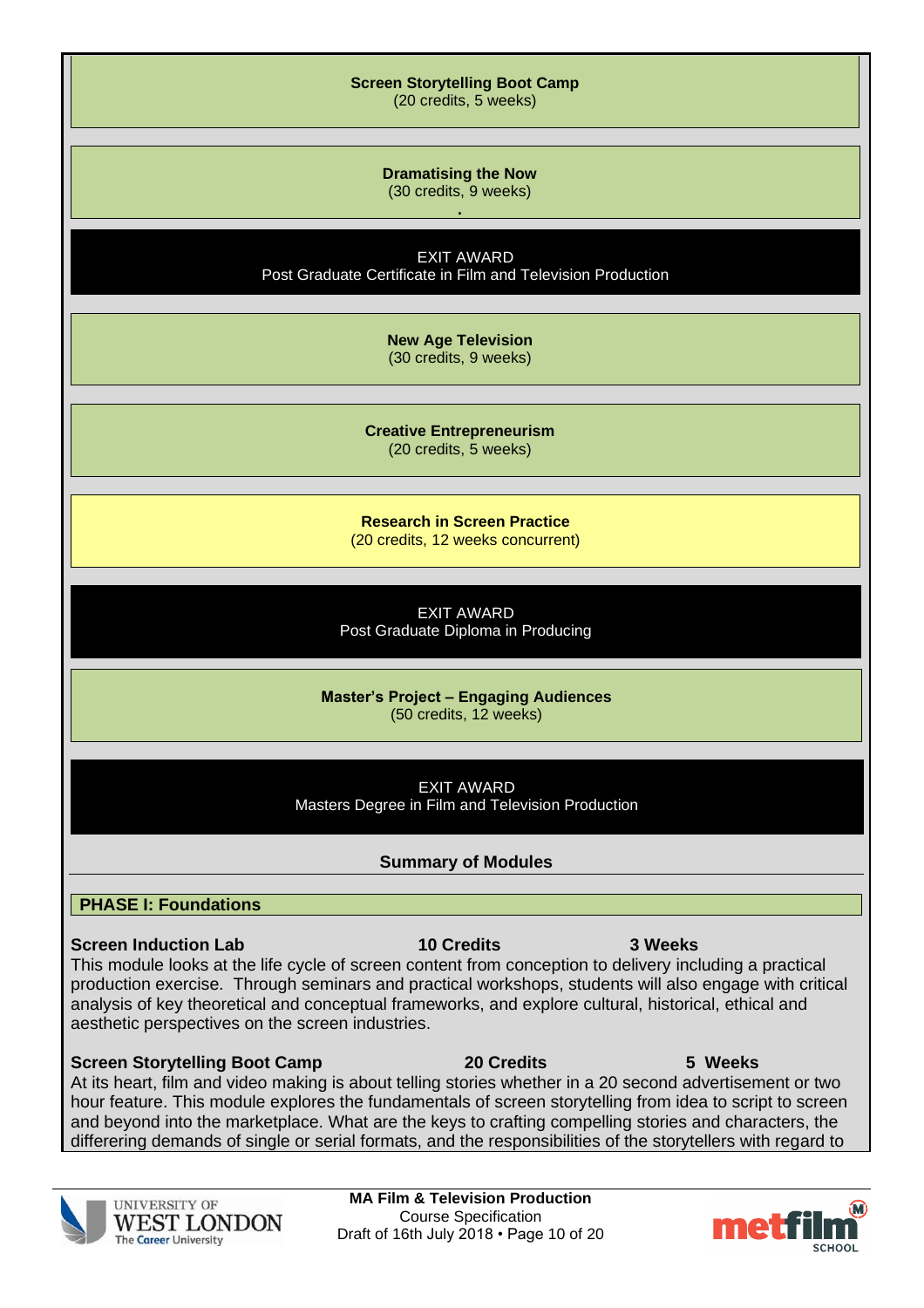ethics, diversity and audiences? Students develop their Say Something videos into longer form pitches which are presented to an industry panel

#### **PHASE II: Production and Context**

#### **Dramatising the Now 30 Credits 9 Weeks**

This module focuses on the craft skills and content as well as industry contexts, associated with the creation and production of filmed drama. Through seminars and practical workshops students will explore the fundamentals of visual storytelling and directing actors, basics of operating cameras and offline editing. Additionally students will explore the industry contexts for dramatic screen stories and the fundamentals of managing productions and working in a crew. Students will collaborate on the making of a 3-5 minute dramatic short film reflecting a current topic or news story.

#### **New Age Television 30 Credits 8 Weeks**

This module focuses on the contexts and creative challenges of post-Netflix, post-YouTube television and web content. Through seminars and practical workshops students will develop an understanding of the demands of serial drama production including story and character development,storylining, shooting on two cameras and character editing. Students will examine the traditional and SVOD television industrial models and the understanding of audiences via ratings, categorisation and algorithms. Students will collaborate on the production of 5 minute episodes of a web series drama or comedy.

#### **Creative Entrepreneurship 20 Credits 7 Weeks**

This module focuses on contemporary screen industries, business models and evolving career paradigms. Through seminars and practical exercises, students will look at commercial and non-commercial screen sectors, the evolution of the multi-skilled 'preditor' and entrepreneurial creative and their own futures in industry. Students will learn about freelancing and setting up a business and create business plans and online profiles including, if appropriate, showreels.

#### **Research in Screen Practice 20 Credits 12 Weeks**

This module is delivered in a 'long and thin' delivery pattern comprising three hours per week. During this module, students will explore key research methods including: defining problems, identifying areas of academic enquiry, formulating hypotheses, collecting, organising and evaluating data; developing and assessing conclusions as well as theoretical frameworks and discourse related to their practice.

#### **PHASE III: Master's Project**

#### **Master's Project 50 Credits 12 Weeks**

This is a largely self-directed module during which students will work collaboratively on the production of a short form film or video for a platform of their collective choice. A key to their choices will be the identification of audiences and strategies for reaching them. Students will be assessed in their role as screenwriter, producer, director, cameraperson, editor or marketing campaign manager. Students are supported by a project advisor throughout.

# **18. Course Learning Outcomes**

|                                      | Level <sub>7</sub>                                                                                                                                                                         | Relevant modules                                                                                               |  |
|--------------------------------------|--------------------------------------------------------------------------------------------------------------------------------------------------------------------------------------------|----------------------------------------------------------------------------------------------------------------|--|
| $A -$ Knowledge and<br>understanding | Demonstrate a comprehensive grasp of<br>contemporary film and television industry<br>and production and their role in relation to<br>historical perspectives, key theories and<br>debates. | Screen Induction<br>Lab<br><b>Screen Storytelling</b><br>$\circ$<br>Boot Camp<br>Dramatising the<br><b>Now</b> |  |



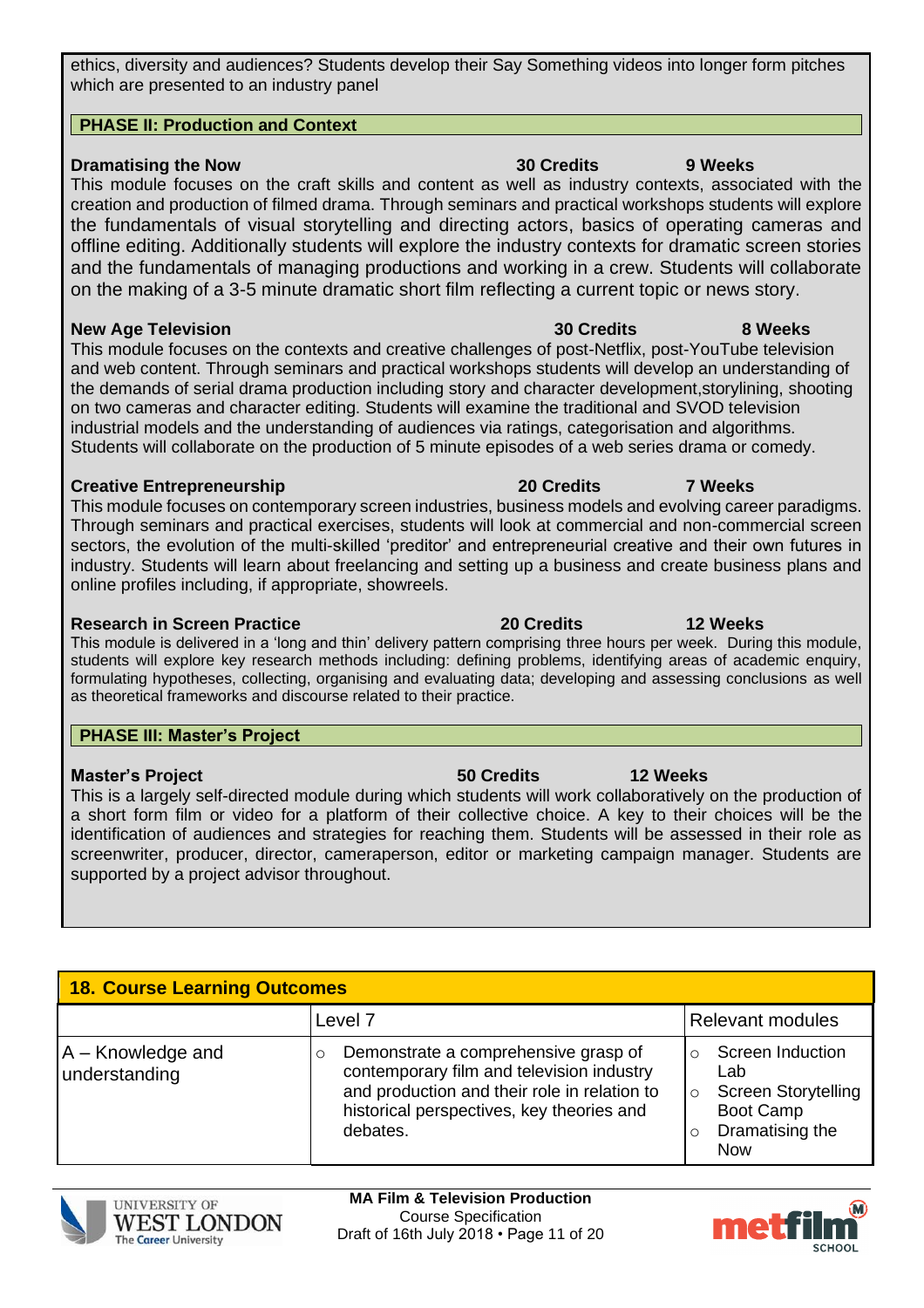|                                 | Demonstrate an advanced understanding of<br>$\circ$<br>the evolution of screen content from idea to<br>screen with specific reference to storytelling,<br>forms, format and delivery systems.<br>Critically evaluate creative, cultural and<br>O<br>business theories within the creative<br>industries.<br>Critically articulate creative ideas with an in-<br>O<br>depth awareness of global industries and<br>audiences.<br>Critically evaluate how established<br>$\circ$<br>techniques of research and enquiry are<br>used to create and interpret knowledge in<br>the discipline of film and television<br>production.<br>$\circ$                                                                                                                                                                     | New Age<br>$\circ$<br>Television<br>Creative<br>$\circ$<br>Entrepreneurship<br>Research in Screen<br>$\circ$<br>Practice<br>Master's Project -<br>$\circ$<br>Audience<br>Engagement                                                                                                                                       |
|---------------------------------|-------------------------------------------------------------------------------------------------------------------------------------------------------------------------------------------------------------------------------------------------------------------------------------------------------------------------------------------------------------------------------------------------------------------------------------------------------------------------------------------------------------------------------------------------------------------------------------------------------------------------------------------------------------------------------------------------------------------------------------------------------------------------------------------------------------|---------------------------------------------------------------------------------------------------------------------------------------------------------------------------------------------------------------------------------------------------------------------------------------------------------------------------|
| <b>B</b> - Intellectual skills  | Critically evaluate moving image projects in<br>$\circ$<br>relation to the core themes of physical<br>production, creative development, and<br>business potential.<br>Engage critically with contemporary industry<br>O<br>practice across the filmmaking spectrum,<br>recognising how creative and aesthetic<br>choices impact on audiences and the<br>exploitation of creative screen content in<br>today's marketplace.<br>Make an informed approach to practice<br>$\circ$<br>based theory, utilising the theoretical and<br>conceptual frameworks as well as current<br>cultural, political and ethical perspectives to<br>create innovative content.                                                                                                                                                  | <b>Screen Induction</b><br>$\circ$<br>Lab<br><b>Screen Storytelling</b><br>O<br><b>Boot Camp</b><br>Dramatising the<br>$\circ$<br><b>Now</b><br>New Age<br>O<br>Television<br>Creative<br>$\circ$<br>Entrepreurship<br>Research in Screen<br>O<br>Practice<br>Master's Project -<br>$\circ$<br>Audience<br>Engagement     |
| $ C -$ Subject practical skills | Demonstrate a deep analysis of moving<br>O<br>image stories in relation to the creative,<br>technical and business considerations that<br>drive the process from script to screen.<br>Engage in professional collaboration with<br>$\circ$<br>other creative and technical networks within<br>the filmmaking process.<br>Engage critically with contemporary industry<br>O<br>practice across the filmmaking spectrum,<br>recognising how creative and aesthetic<br>choices impact on business and exploitation<br>of entertainment content in today's<br>marketplace.<br>Make an informed approach to practice<br>$\circ$<br>based theory, utilising the theoretical and<br>conceptual frameworks as well as current<br>cultural, political and ethical perspectives to<br>create innovative content.<br>O | Screen Induction<br>$\circ$<br>Lab<br><b>Screen Storytelling</b><br>O<br><b>Boot Camp</b><br>Dramatising the<br>$\circ$<br><b>Now</b><br>New Age<br>$\circ$<br>Television<br>Creative<br>$\circ$<br>Entrepreurship<br>Research in Screen<br>$\circ$<br>Practice<br>Master's Project-<br>$\circ$<br>Audience<br>Engagement |
| $D - Key / Transferable skills$ | Design industry standard presentations and<br>$\circ$<br>communicate to an advanced level.<br>Critically apply self-direction and originality<br>$\circ$<br>in tackling and solving problems, and the                                                                                                                                                                                                                                                                                                                                                                                                                                                                                                                                                                                                       | Screen Induction<br>$\circ$<br>Lab<br><b>Screen Storytelling</b><br>$\circ$<br><b>Boot Camp</b>                                                                                                                                                                                                                           |



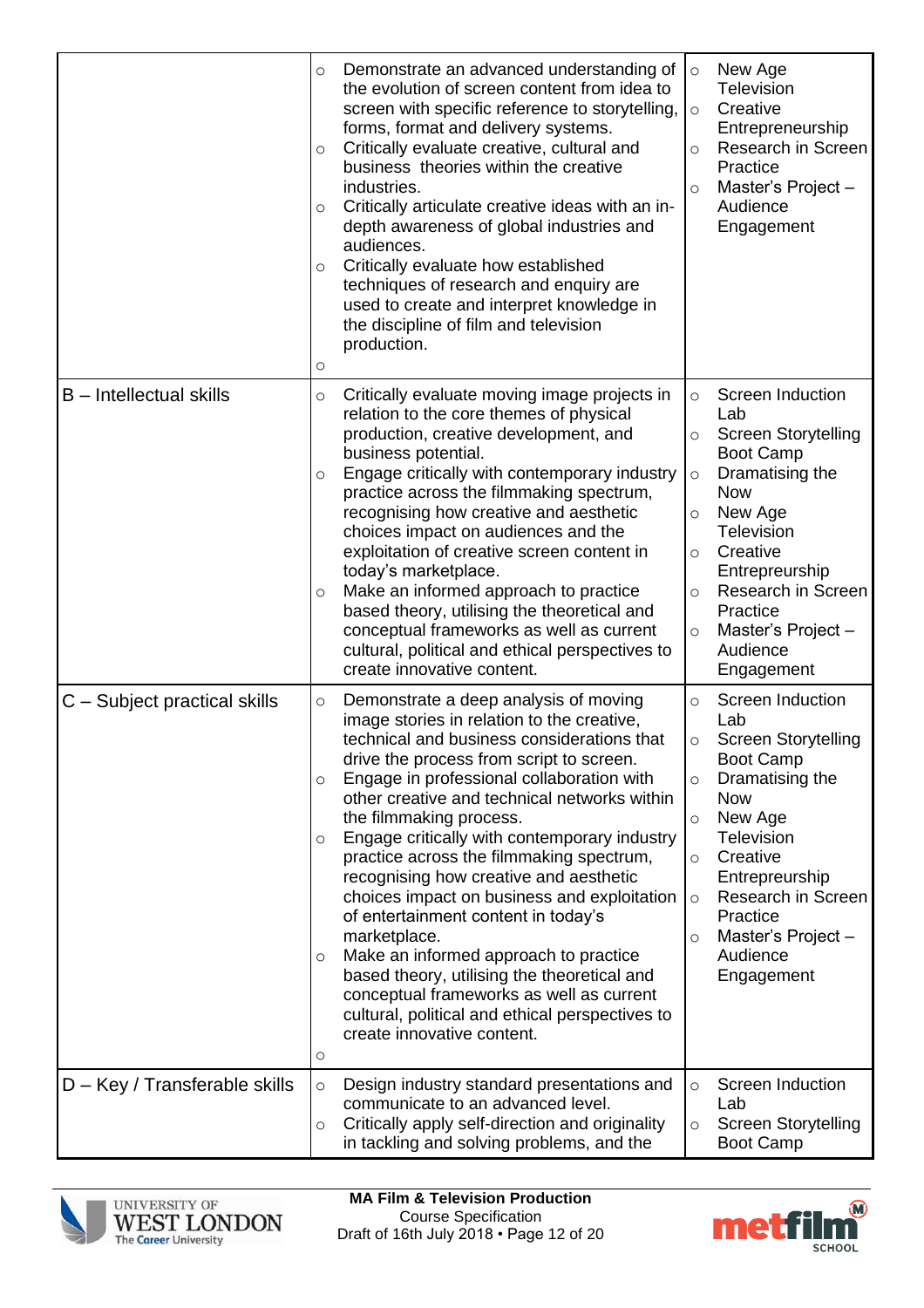| ability to act autonomously in planning and<br>implementing tasks at a professional level.        | $\circ$ | Dramatising the<br><b>Now</b> |
|---------------------------------------------------------------------------------------------------|---------|-------------------------------|
| Demonstrate advanced decision-making<br>$\circ$<br>skills to resolve complex issues whilst taking | $\circ$ | New Age<br>Television         |
| into account a range of creative,                                                                 | Ω       | Creative                      |
| professional, and ethical considerations.                                                         |         | Entrepreurship                |
| Demonstrate advanced methodologies for<br>$\circ$                                                 | $\circ$ | Research in Screen            |
| independent, self-directed learning and                                                           |         | Practice                      |
| continued professional development.                                                               | O       | Master's Project-             |
|                                                                                                   |         | Audience                      |
|                                                                                                   |         | Engagement                    |

# **19. Course Level Skills Development**

The MA in Film and Television Production is built from an initial engagement with screen storytelling in Screen Induction Lab and Screen Storytelling Bootcamp and an evolving understanding of industry and screen craft that establish the foundations for engagement with specific production and industrial contexts in the three specialist modules: Dramatising the Now, New Age Television and Creative Entrepreneurship. A cycle of active engagement in practical exercises including productions and reflection through formative and summative assessment and feedback, creates a knowledge cycle, informed by both pedagogical theory (notably David Kolb's Experiential Learning Cycle) and industry practice. Specifically, the video created for the Say Something film exercise in Screen Induction Lab is re-visited in Screen Storytelling Boot Camp where it is dissected from a directing perspective and re-edited as well as forming the basis of an ideas pitch to an industry panel.

Again, the skills in directing, camerawork and editing as well as scripting and collaborative working gained in creating the short form film in Specialist Module 1 are amplified in Specialist Module 2 where serialised narrative is explored from a creative and industrial perspective. Here, the individual voice is that of the writer and/or producer rather than the director, a challenge to many pre-conceptions. This module feeds into the next by providing a basis for career choices and a deeper exploration of the ways in which the fundamentals of storytelling underpin evolving short format screen content as well as more traditional film and television.

Throughout the Specialist Module cycle, Research in Screen Practice is used to reflect on the issues and ideas relating to the production of screen content in a rapidly changing business, cultural and creative context.

The Master's Project is a final synthesis of the skills and knowledge gained across the course – students work together to create an audience aware, collaboratively produced screen artefact that asks them to identify and engage specific audience(s) in whatever format the students choose and on to reflect on questions of diversity, screen storytelling ethics, explored in Research in Screen Practice.

# **20. Teaching and Learning Approaches**

# **Our Approach**

The MA Film and Television Production Programme incorporates an integrated teaching and learning strategy that demonstrates the appropriateness of the learning, teaching and assessment methods used in relation to the intended Programme Learning Outcomes (Table 18). The programme delivery will comprise



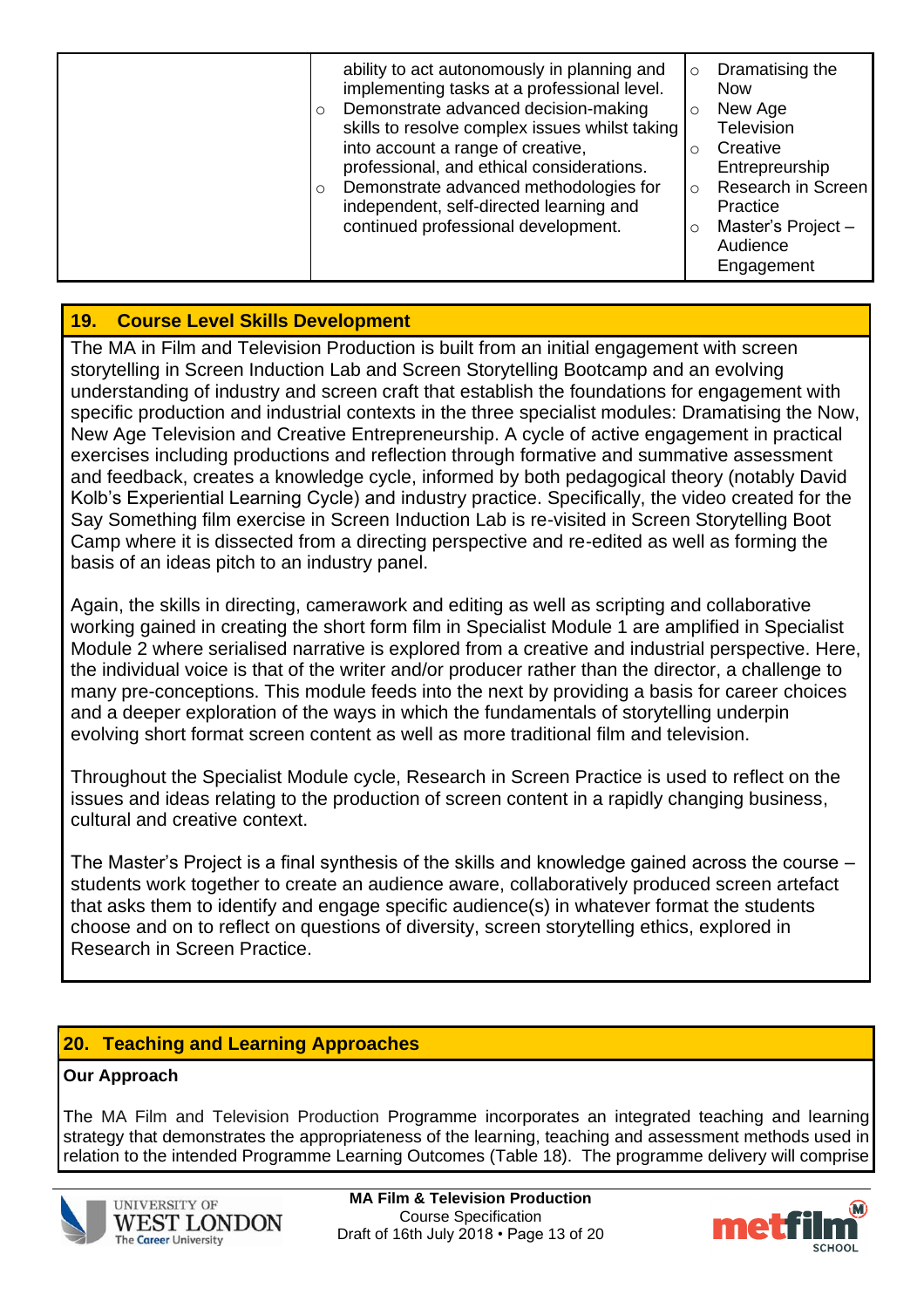a variety of teaching and learning methods appropriate for each module in order to meet the needs of a variety of learners with different backgrounds and varying levels of previous experience.

The teaching and learning strategy for MA Film and Television Production centres on active participatory, critical and reflective learning embedded in the unique delivery of this course, which strategically combines key creative disciplines with an understanding of industrial and intellectual context. The course is built on collaborative work which reflects the inter-dependence of filmmaking practice and the evolution of the multiskilled screen professional.

MA Film and Television Production students will develop their own creative skills and understand as well as collaborating on multi-discipline production and development projects – the aim of the course is for the students to discover their key strengths and abilities and to learn both from their own performance in role – director, producer, cameraperson etc – but from the work of their fellow students. Frequent peer-to-peer feedback will be enabled and encouraged throughout the course and production process. This will be evidenced in the development diaries that each student will keep as a record of their engagement and learning.

# **Model of Delivery**

The MA Film and Television Production Programme is built on a model of delivery that gives the intensive contact teaching hours at the beginning of the programme in order to build a common skillset film and video making language and knowledge amongst students. During Phase I (Screen Induction Lab and Screen Storytelling Boot Camp) there will be a greater number of student contact hours than in Phase II (Specialist Film and Television Production modules and Research in Screen Practice), culminating with the Master's Project in Phase III where students are expected to be largely self-directed under the guidance of the Course Leader and/or Master's Project Advisor. This model recognizes the importance of practical film and video making skills and the corresponding intensive delivery that will prepare students to work with increasing independence as they progress through the programme.

For this reason, we have designed Screen Induction Lab, that is specifically designed to create a common practical and conceptual framework around film and video making and the screen industries amongst different levels of learning. Knowledge and experience gained during Screen Induction Lab will provide a foundation for further learning in Screen Storytelling Boot Camp and the specialist modules beyond.

During the programme, MA Film and Television Production students will develop knowledge and skills across various aspects of screenmaking practice, and assemble a portfolio of practical work designed to enhance their technical and craft skills, as well as sharpen their ability to think critically, problem solve both creatively and pragmatically, work independently and collaboratively, and reflect on the process and product to an advanced degree. The Film and Television Production modules are designed within a progressive framework, where the skills and understanding acquired in each module are consolidated towards more advanced levels of professional practice. The learning, research and practical work on these modules will inform the final Master's Project.

# **The Learning Cycle**

Students are encouraged to reflect on their screen storytelling experiences and to use that reflection to direct their learning as the programme offers them access to further resources and information. As the student progresses through the programme this learning cycle repeats, stretching the student further with each iteration while the scale and ambition of their learning experience grows commensurately. At every stage students reflect on the skills and knowledge they have learned, as well as their own personal and professional development. Through a blend of seminars, lectures, practical workshops, industry guest speakers, tutorials and self-directed study, students will become equipped with the critical understanding that comes from being analytical, open-minded and curious learners. Each module has been designed to facilitate the interdependence of theory and practice, and enable students to locate their work within a historical, cultural, theoretical and industrial framework.



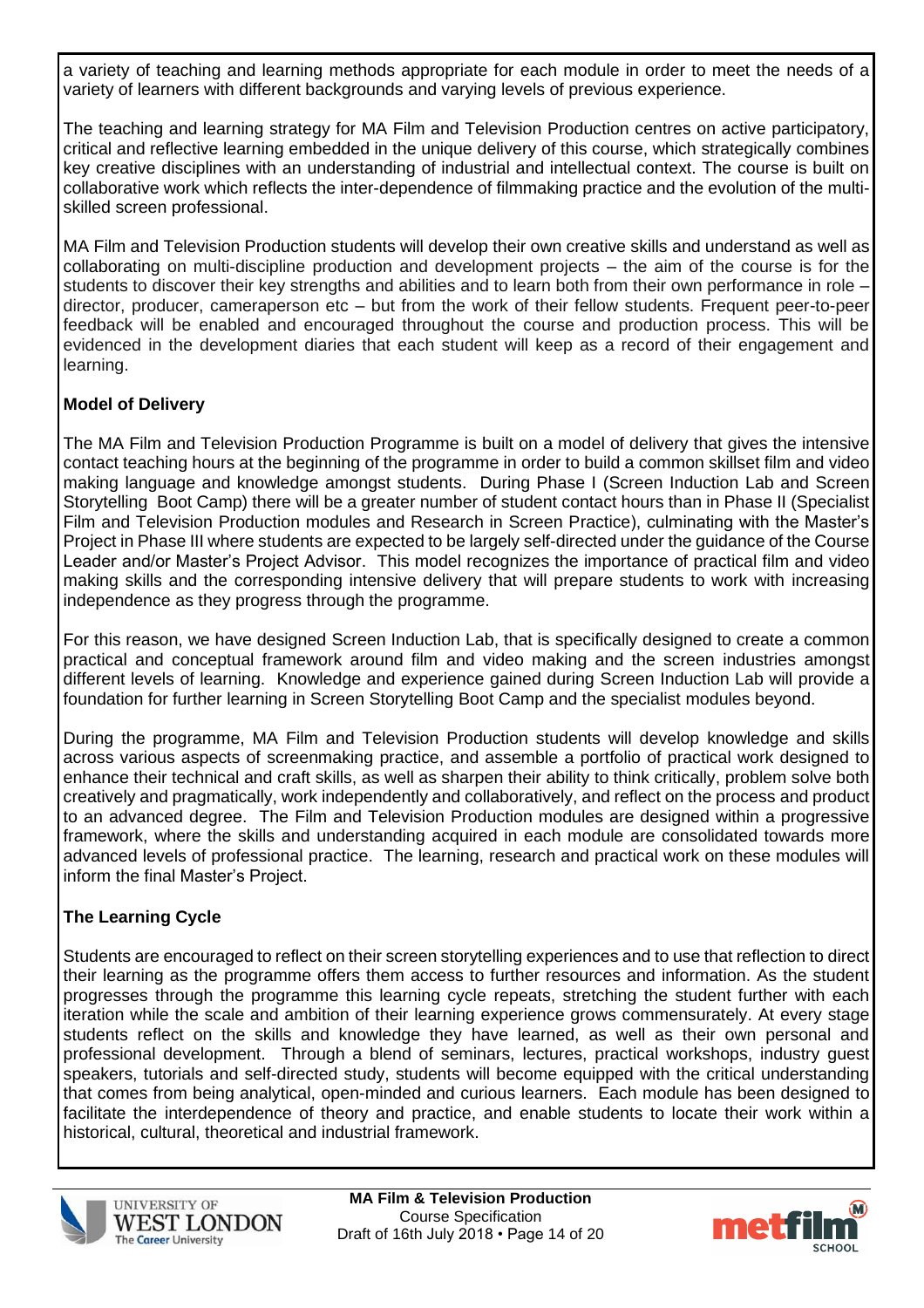#### **Pre-Induction and Course Orientation**

New students will have the opportunity to complete a 5-week Pre-Induction Course online via Moodle, our virtual learning environment, which comprises readings and exercises designed to prepare students for MA level work. The Pre-Induction Course gives students the opportunity to meet each other virtually, set up online identities, engage in discussion forums, and explore reading and viewing mini-assignments. Assignments will include an analysis of a short film, two short film essays, a visual exercise in which students create an image inspired by a poem or painting, and a synoptic essay based on academic articles.

By the end of the Pre-Induction Course we hope that students will have an idea of the philosophy of Met Film School as well as an understanding of the level of reading and creative thinking involved in the MA. The work for the Pre-Induction Course is not formally assessed but we hope to encourage a debate on the forum where students share and comment on their own work and that of others.

The formal induction and enrolment of students will take place at the school during the first week of the programme during which students will be assigned a personal tutor, meet the teaching team and key staff, and learn about the school's facilities.

The Met Film School Student Handbook offers a range of resources and support for our diverse student body. We recognize that many of our international students may come from different teaching and learning traditions. We have experience teaching students from diverse backgrounds, and the 5-week Pre-Induction Programme before the start of the course will further complement these resources.

Each module in Phase I and Phase II of the programme is worth 20 credits. The Master's Project in Phase III is worth 40 credits. Students must successfully pass 180 credits in order to receive the MA Film and Television Production award. A Postgraduate Diploma in Film and Television Production may be awarded upon passing 120 credits, and a Postgraduate Certificate in Film and Televsion Production may be awarded upon passing 60 credits.

Where applicable, students will have access to Met Film School equipment and facilities

# **MA Film and Television Production Programme Team**

The MA Film and Television Production Programme Team consists of the MA Course Leader and the MA Film and Television Production Programme Leader, who oversee the delivery of the programme. The MA Film and Television Production Course Leader participates in the wider MA Course Committee meetings three times a year to discuss curriculum, assessment, module delivery and improvements, and student feedback.

Tutors on the programme are experienced industry practitioners and/or academic teaching staff, and hold individual membership in a variety of leading external organizations such as BFI, BSC (British Society of Cinematographers), BECTU, BAFTA, Women in Film, and a network that includes production companies, talent agencies, and broadcasters.

# **21. Teaching and Learning Tools**

MetFilm School has its own Teaching and Learning Policy which students can find [here.](https://moodle.metfilmschool.ac.uk/moodle/pluginfile.php/48261/mod_resource/content/5/MetFilm_School_teaching%20and%20learning%20policy%20.pdf)

MetFilm School's teaching and learning approaches are designed to be inclusive and diverse and include the following types of teaching tools;

- o Lectures
- o Tutor-led Seminars
- o Group work
- o Peer review
- o Academic Tutorials 1:1



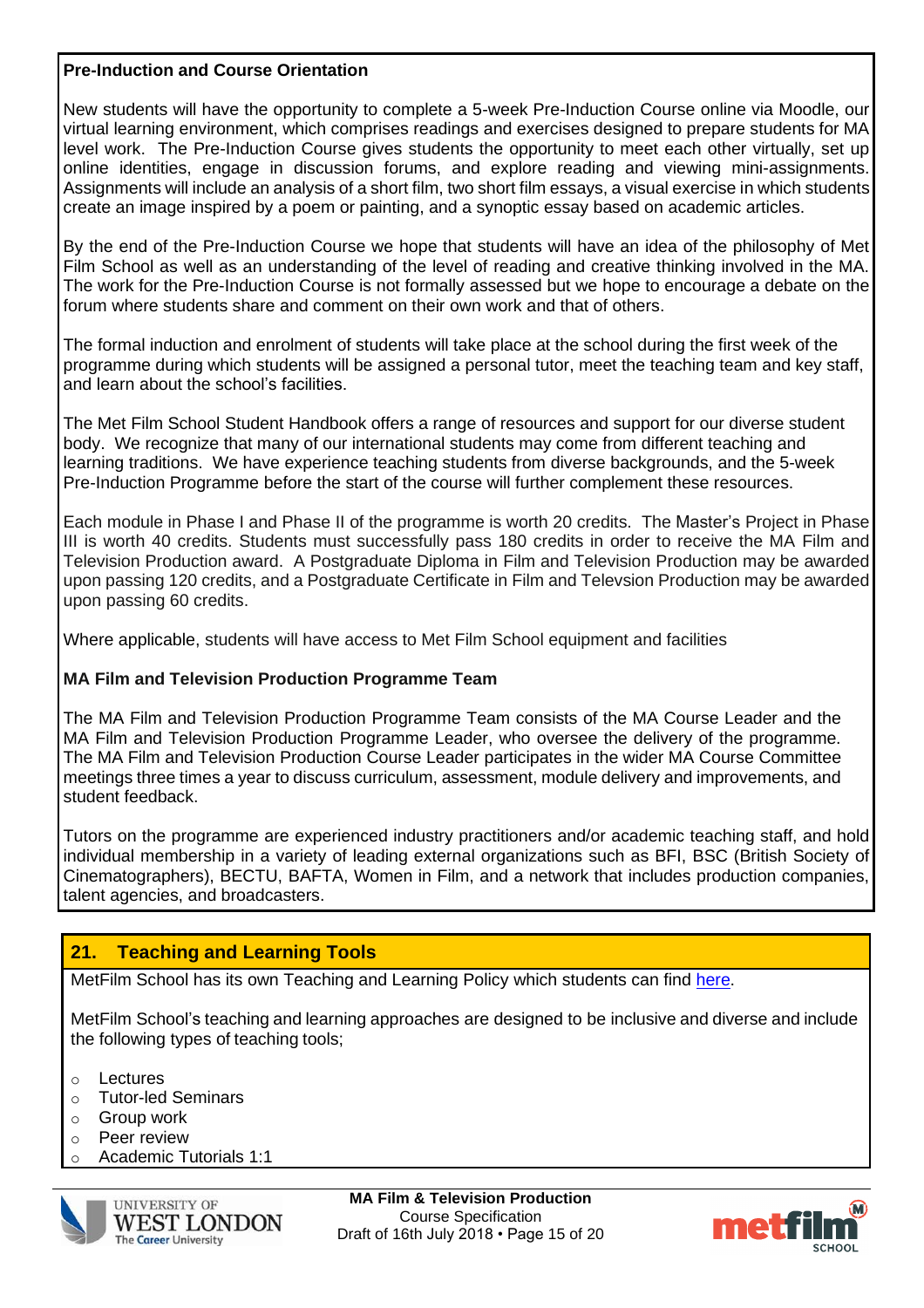- o Workshops
- o Practical Exercises
- o Oral Presentations
- o Discussions led by students and tutors
- o Industry immersion
- o PBL

#### **22. Assessment Approaches**

A mix of continuous formative feedback and end of module Summative Assessment throughout the course is designed not only to assess individual craft and creative development but also to offer students an opportunity to synthesise developing skill sets and knowledge from module to module. Summative Assessment on this strongly practical degree include practical skills assessment, oral assessment and presentation, written assignments, often in the form of reflective accounts of practical work or experiences of immersive first-hand research in industry and more traditional academic essays. Taken together, they reflect the pedagogical approach of the course – a cycle of action and reflection, of doing and repeating – taking the students from one level of knowledge and understanding via experiential practice, formative feedback and informed analytical thinking and writing to a deeper understanding of the specifics of individual disciplines and the screen industries as a whole.

As an example, the films produced during Screen Induction Lab are subject to peer and tutor review in the subsequent Storytelling Boot Camp module and lead into developing understanding of narrative structure, use of image and sound and audience engagement. Students take the ideas in the Say Something films as the starting point for the development of short film pitches which are delivered to an industry panel. The pitches then receive formative feedback from the panel and tutor and are assessed summatively at the end of the module.

Through Research in Screen Practice and Academic Tutorials, students explore ethical questions, issues around gender and representation, the implications of data harvesting around online content and other key issues as they relate to the productions and the industrial forms they engage with as part of their learning. In turn, students receive formative feedback on the ways in which these and other issues impact on ideas and projects from their course leaders and tutors and in the written commentary on their summative assignments.

This progressive approach to the evolution and development of industry-ready skills in students, whilst engendering an enquiring engagement with aesthetics and industrial norms and structures, is deliberate. We aim to encourage our students to evolve as smart thinkers as well as creative problem solvers and entrepreneurs. Thus, we encourage students to think about audiences and impacts as well as individual creative ambitions (they are not incompatible) in their choice of Master's Project. To what extent does it draw together their learning and career ambitions. Based on their learning, why choose one form or screen platform over another? And, in their Viva or Critical Project Review, how will they explain those choices?

#### **Formative Assessment**

Students on the programme receive on-going formative assessment throughout each module, which is designed to help students learn more effectively and find ways to maintain and improve their progress. The formative assessment is embedded into the programme learning in a variety of ways, including inclass discussion and feedback, industry panels, 1:1 tutorials, peer review and written feedback. Formative Assessment is also built into the assignment structure for each module. Formative feedback is a valuable tool to monitor student progress, but also make students more consistently aware of their own practice and progression on the course. The formative assessment on each module is linked to the individual student's personal and professional development.



**MA Film & Television Production** Course Specification Draft of 16th July 2018 • Page 16 of 20

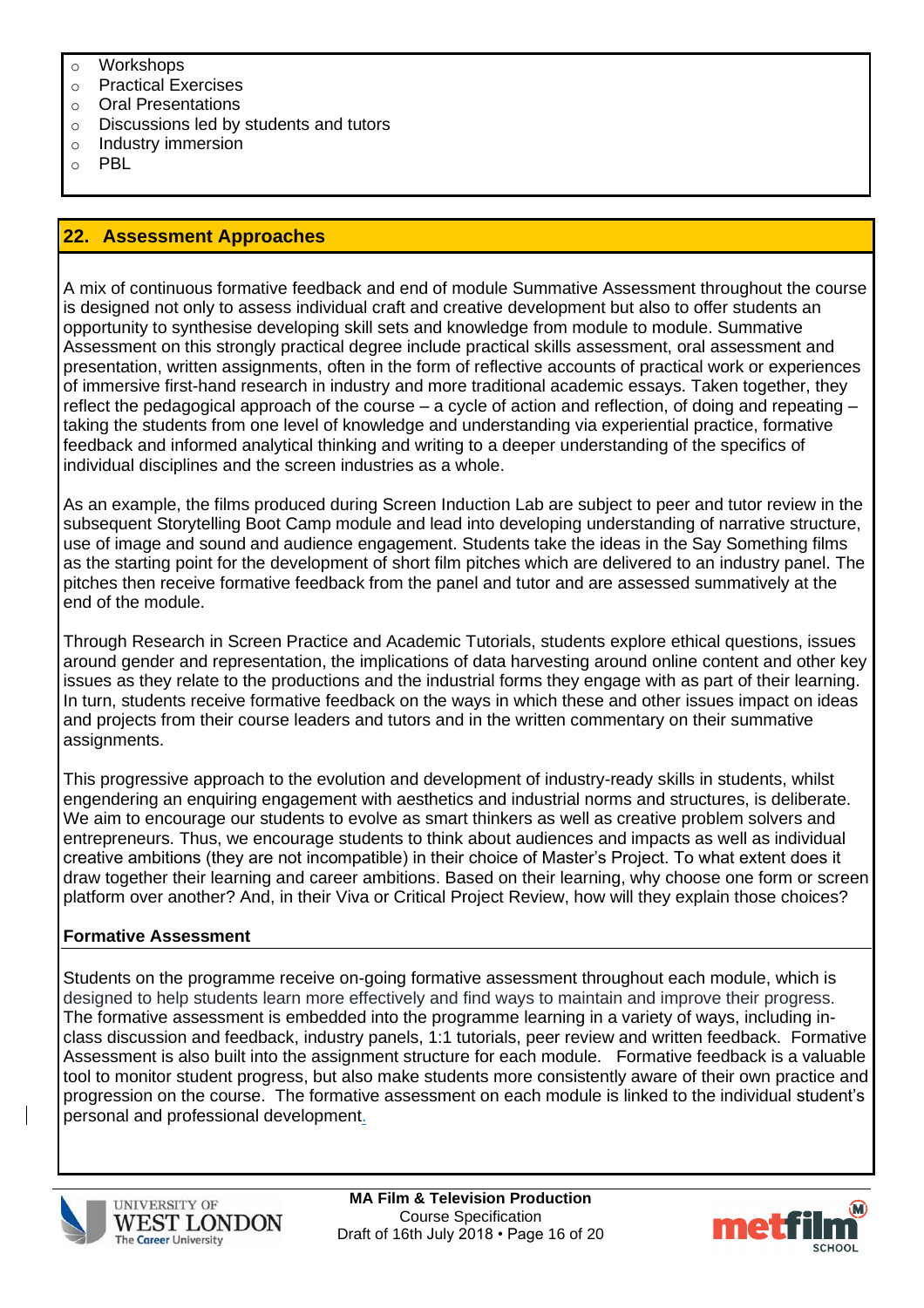#### **Summative Assessment**

Summative assessment measures student learning at specific points along the programme, and provides students with reliable indicators of their progress as well as school monitoring information towards the formal assessment of student awards. There is a summative assessment point at the end of each module, which typically includes a combination of practice and reflective written work.

#### **Feedback to Students**

**23. Assessment Matrix**

Feedback to students is a crucial part of the assessment process. Accordingly, tutors will ensure that:

- o Feedback is given on all assessed work.
- o Feedback includes evaluative commentary and guidance;
- o Feedback and assessment guidance are related to marking criteria;
- o Students are informed of the feedback procedures, including submission and return dates (end of module assessments normally within 15 days.

Tutors will prepare students for assessments through such means as guidance on assessment criteria, consideration of previous papers, 1-1 tutorials, creative assignments, essay plans, discussion, and peerassessment.

| <b>Module Title</b>           | Level          | Credit | <b>Assessment Type</b><br>(see definitions<br>below) | Weighti<br>ng (%) | Overall pass<br>mark | <b>Threshold</b><br>(% ) | Submission: Week<br><b>Number</b> |
|-------------------------------|----------------|--------|------------------------------------------------------|-------------------|----------------------|--------------------------|-----------------------------------|
| Level 7:                      |                |        |                                                      |                   |                      |                          |                                   |
| Screen<br>Induction Lab       | $\overline{7}$ | 10     | Coursework                                           | 50                | 50                   | 50                       | End of Module $+1$<br>week        |
| Screen<br>Storytelling        | $\overline{7}$ | 20     | Practical                                            | 50                | 50                   | 50                       | End of Module $+1$<br>week        |
| Bootcamp                      |                |        | Coursework                                           | 50                | 50                   | 50                       |                                   |
| Dramatising the<br><b>Now</b> | $\overline{7}$ | 30     | Practical                                            | 50                | 50                   | 50                       | End of Module $+1$<br>week        |
|                               |                |        | Portfolio                                            | 50                | 50                   | 50                       |                                   |
| New Age<br>Television         | $\overline{7}$ | 30     | Practical                                            | 50                | 50                   | 50                       | End of Module $+1$<br>week        |
|                               |                |        | Portfolio                                            | 50                | 50                   | 50                       |                                   |
| Creative<br>Entrepreneursh    | $\overline{7}$ | 20     | Practical                                            | 50                | 50                   | 50                       | End of Module $+1$<br>week        |
| ip                            |                |        | Coursework                                           | 50                | 50                   | 50                       |                                   |
| Research in<br>Screen         | $\overline{7}$ | 20     | Practical                                            | 50                | 50                   | 50                       | End of Module + 1<br>week         |
| Practice                      |                |        | Coursework                                           | 50                | 50                   | 50                       |                                   |
| Master's<br>Project           | $\overline{7}$ | 50     | Practical                                            | 60                | 50                   | 50                       | End of Module $+1$<br>week        |
|                               |                |        | Coursework                                           | 40                | 50                   | 50                       |                                   |

| <b>Assessment type</b>              | <b>KIS category</b> |
|-------------------------------------|---------------------|
| Written exam                        | IExam               |
| Written assignment, including essay | <b>Coursework</b>   |
| Report                              | <b>Coursework</b>   |



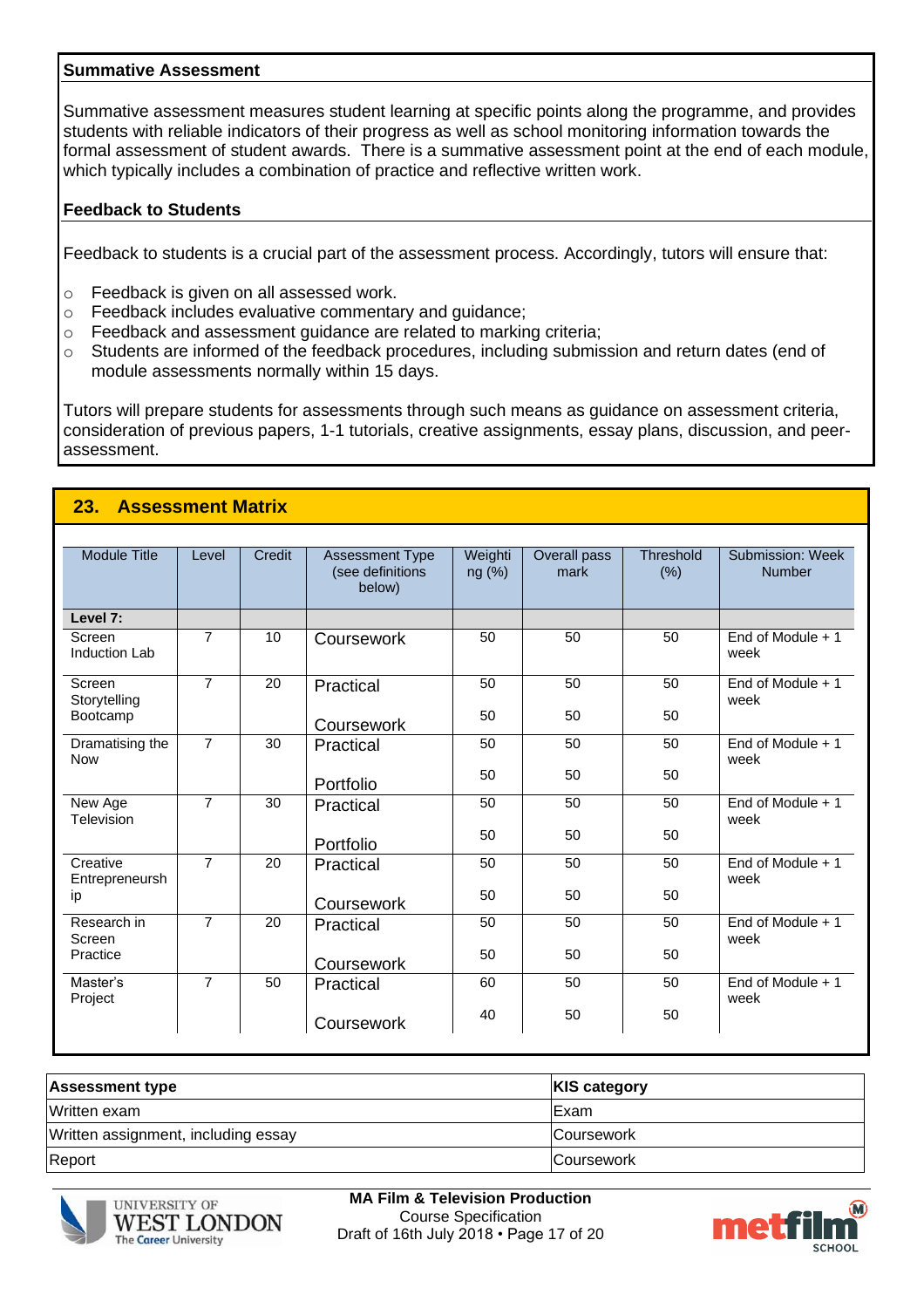| <b>Dissertation</b>                          | <b>Coursework</b>   |
|----------------------------------------------|---------------------|
| Portfolio                                    | <b>Coursework</b>   |
| Project output (other than dissertation)     | <b>Coursework</b>   |
| Oral assessment and presentation             | <b>IPractical</b>   |
| Practical skills assessment (including OSCE) | Practical           |
| <b>Set Exercise</b>                          | Varies (see below*) |

\*Examples might include data interpretation, data analysis exercises and problem-based or problem-solving exercises. The categorisation of set exercises will depend on the nature of the exercise being set. Typically, set exercises will not be conducted under exam conditions and will therefore normally be coursework. Where the set exercise is performed under exam conditions and does not involve the use of practical skills it should be treated as a written exam. Otherwise it should be a practical exam.

# **24. Opportunities for work experience and employer engagement**

MA Film and Television Production students experience the screen industries first-hand throughout their course of study. Professional Producers, Directors, Writers and Editors share their knowledge of creative and collaborative expectations and processes. Financiers, Lawyers, Distributors, Sales and Talent Agents, Commissioning Editors, Executive Producers and Company Directors give insight into the business of screen. New Media Entrepreneurs, YouTube Vloggers and Web Creatives bring the new world of screen business and opportunies into the classroom.

First-hand experience of industry is achieved by direct engagement outside of the classroom. Students visit companies to speak first-hand to executives and employees about company structure, creative or business strategies and deliver reports in class and as assignments on their findings.

A key part of their formative feedback comes from pitching to industry panels of high level creatives, executives, commissioning editors and investors in each specialist module.

Specialist Module 1 – Dramatising the Now – gives the opportunity for students to visit the Cannes Film Festival or an alternative UK event via a competition for places.

Specialist Module 2 – New Age Television – is built around a live broadcaster brief, delivered by the broadcaster and given feedback by them.

Specialist Module 3 – Creative Entrepreneurship – includes the production of content for a real world client. In addition, students create their online professional presence via Linkedin/Facebook etc and learn to maximise the impact of their CV, showreels and personal job pitching.





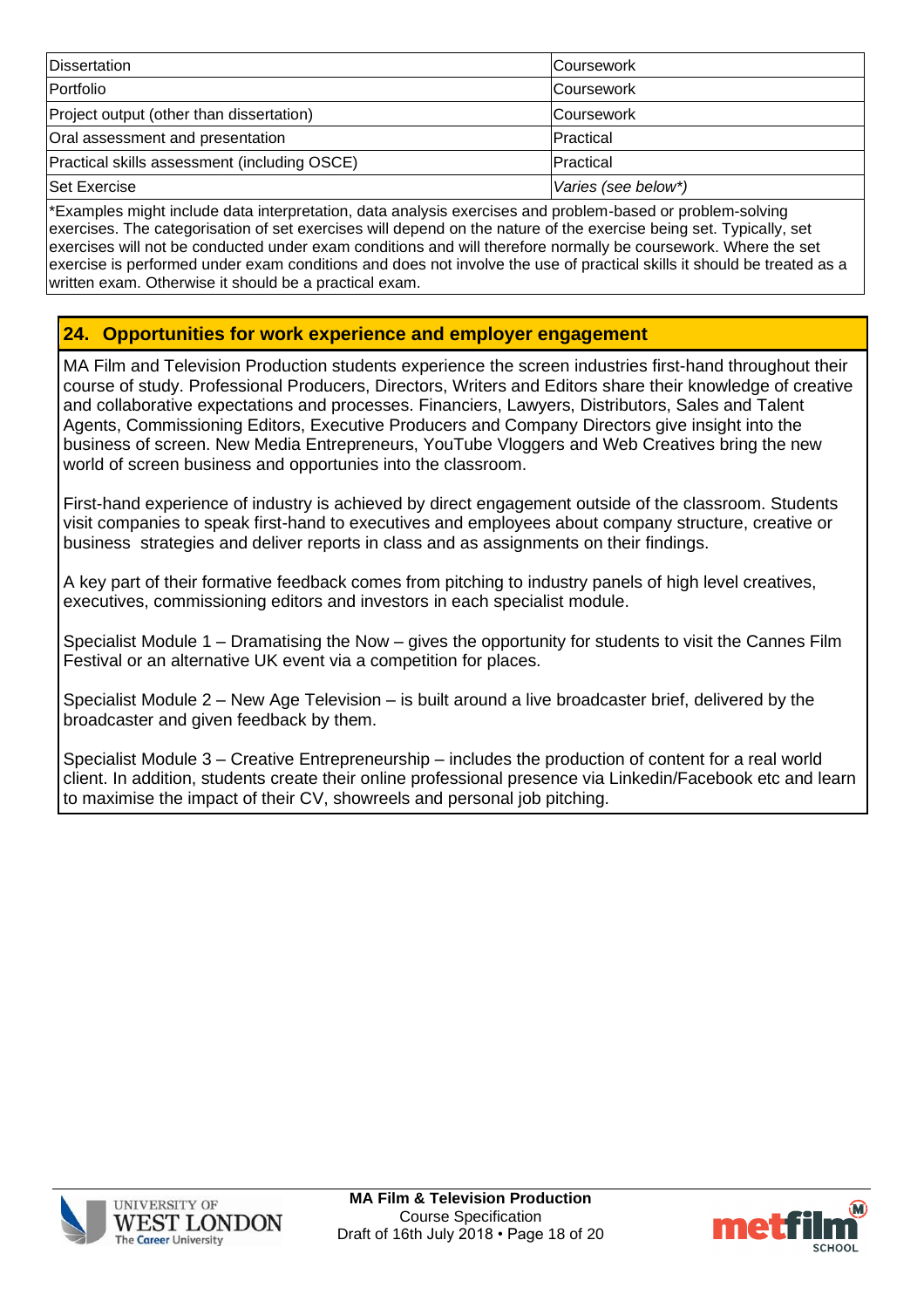### **25.QAA Subject Benchmarks**

As there are no suitable QAA Subject Benchmarks for postgraduate film, development of the MA Film and Television Production Programme has been mapped against the SEEC Credit Level Descriptors for Level 7 (2010)

| Setting                                           |                                                                                                                                                                                                                                                                                                    |  |  |
|---------------------------------------------------|----------------------------------------------------------------------------------------------------------------------------------------------------------------------------------------------------------------------------------------------------------------------------------------------------|--|--|
| <b>Operational context</b>                        | Operates in complex and unpredictable and/or specialised contexts, requiring selection and<br>application from a wide range of advanced techniques and information sources.                                                                                                                        |  |  |
| Autonomy and<br>responsibility for actions        | Acts with initiative in decision-making and accessing support, within professonal or given<br>guidelines, accepting full accountability for outcomes.                                                                                                                                              |  |  |
| Knowledge and Understanding                       |                                                                                                                                                                                                                                                                                                    |  |  |
| Knowledge &<br>Understanding                      | Has a deep and systematic understanding within a specialised field of study and its<br>interrelationship with other relevant disciplines.<br>Demonstrates an understanding of current theoretical and methodological approaches and how<br>these affect the way the knowledge base is interpreted. |  |  |
| <b>Cognitive skills</b>                           |                                                                                                                                                                                                                                                                                                    |  |  |
| Conceptualisation and<br><b>Critical Thinking</b> | Uses ideas at a high level of abstraction.<br>Develops critical responses to existing theoretical discourses, methodologies or practices and<br>suggests new concepts or approaches                                                                                                                |  |  |
| Problem Solving,<br><b>Research &amp; Enquiry</b> | Designs and undertakes substantial investigations to address significant areas of theory and/or<br>practice. Selects appropriate advanced methodological approaches and critically evaluates their<br>effectiveness.                                                                               |  |  |
| <b>Synthesis and Creativity</b>                   | Flexibly and creatively applies knowledge in unfamiliar contexts, synthesises ideas or<br>information in innovative ways, and generates transformative solutions.                                                                                                                                  |  |  |
| Analysis and evaluation                           | Undertakes analysis of complex, incomplete or contradictory evidence/data and judges the<br>appropriateness of the enquiry methodologies used. Recognises and argues for alternative<br>approaches.                                                                                                |  |  |
| Performance and practice                          |                                                                                                                                                                                                                                                                                                    |  |  |
| <b>Adaptation to Context</b>                      | Autonomously adapts performance to multiple contexts.                                                                                                                                                                                                                                              |  |  |
| Performance                                       | Autonomously implements and evaluates improvements to performance drawing on innovative or<br>sectoral best practice.                                                                                                                                                                              |  |  |
| Team and organisational<br>working                | Works effectively with multiple teams as leader or member. Clarifies tasks and make<br>appropriate use of the capacities of team members resolving likely conflict situations<br>before they arise.                                                                                                |  |  |
| <b>Ethical awareness &amp;</b><br>application     | Incorporates a critical ethical dimension to their practice, managing the implications of ethical<br>dilemmas and works proactively with others to formulate solutions.                                                                                                                            |  |  |
| Personal and enabling skills                      |                                                                                                                                                                                                                                                                                                    |  |  |
| Personal evaluation<br>and development            | Uses personal reflection to analyse self and own actions.<br>Makes connections between known and unknown areas, to allow for adaptation and<br>change.                                                                                                                                             |  |  |
| Interpersonal and<br>communication skills         | Identifies, evaluates and maintains capabilities and qualities to support effective<br>communication in a range of complex and specialised contexts.                                                                                                                                               |  |  |